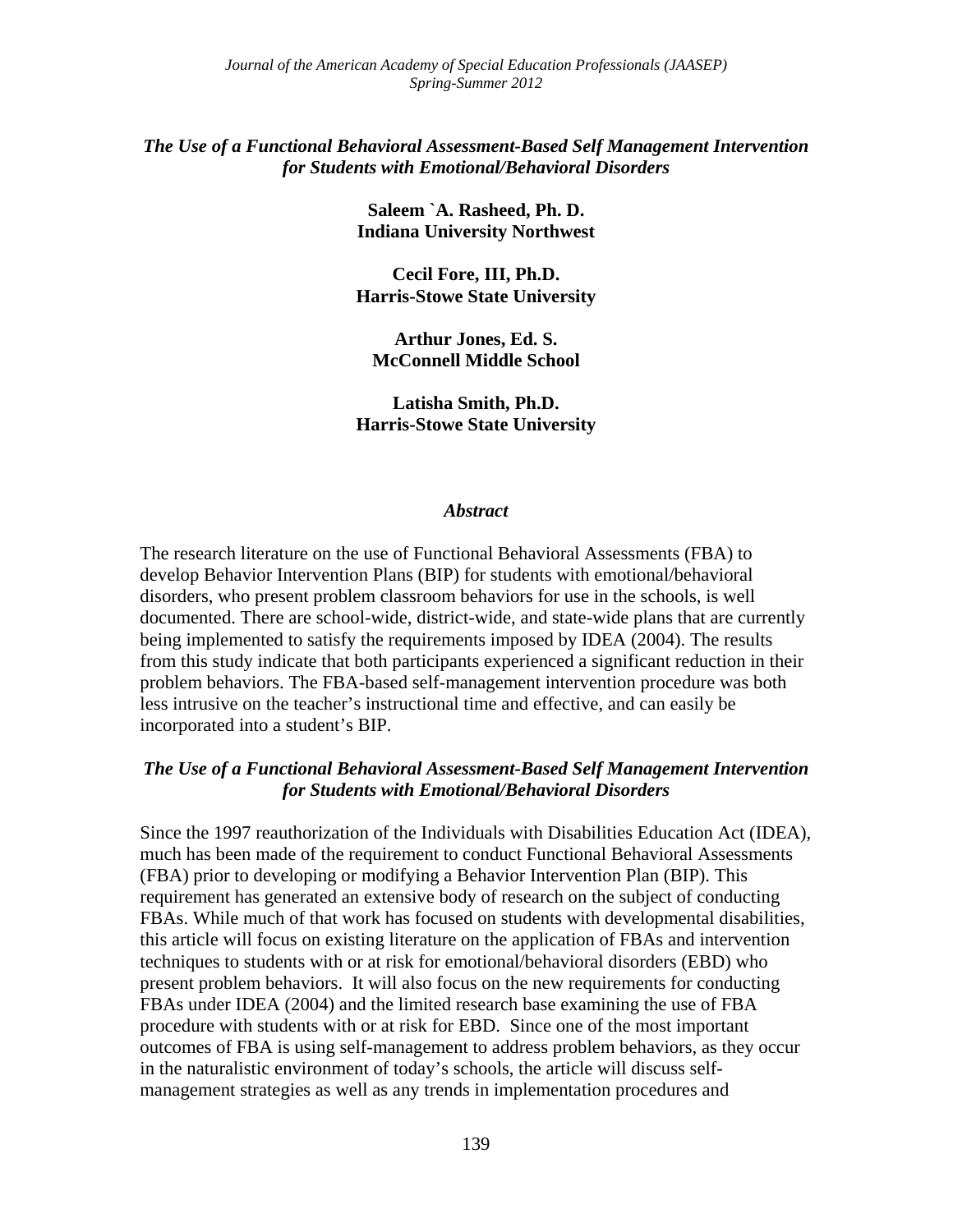interventions derived from these skills for students with EBD. Finally, given the mandate under IDEA that local education agencies (LEA) conduct FBAs, this article will only identify those studies that were carried out in school-based, rather than clinical settings (Heckaman, ConAdam, Fox, & Chiat, 2000).

#### *Definitions of Functional Behavioral Assessment*

Functional Behavioral Assessment can be defined as a collection of methods for gathering information about antecedents, behaviors, and consequences in order to determine the reason (function) of behavior. Once the function of behavior is determined, this information is used to design interventions to reduce problems and to facilitate positive behaviors (Witt, Daly, & Noell, 2000). FBA is not a single test or observation, but rather a multi-method strategy involving observations, interviews, and review of records regarding student behavior, its antecedents and consequences. The central goal of FBA is to identify environmental conditions that are associated with the occurrence or nonoccurrence of problem behaviors. In this approach, the function of behavior is represented by a change in an independent variable (environmental conditions) and the effect is represented by a change in a dependent variable (behavior) (Skinner, 1953). It should be noted, however, that there are different kinds of functional relationships. Some functional relationships are correlational, meaning that certain environmental events are associated with the occurrence of certain behaviors. Other functional relationships may be causal in the sense that these environmental events are both necessary and sufficient for the occurrence of a behavior (Gresham, Watson, & Skinner, 2001; Johnson & Pennypacker, 1993).

The function of behavior refers to the purpose that behavior serves for the individual. Behavioral functions typically fall into five categories: (a) social attention/communication (positive social reinforcement); (b) access to tangibles or preferred activities (material or activity reinforcement); (c) escape, delay, reduction, or avoidance of aversive tasks or activities (negative reinforcement); (d) escape or avoidance of other individuals (negative social reinforcement); and (e) internal stimulation (automatic or sensory reinforcement) (Carr, 1994). Functional Behavioral Assessment and the Individuals with Disabilities Education Act of 1997

Functional behavioral assessments are addressed specifically in the section of the reauthorization of the Individuals with Disabilities Education Act (IDEA, 1997) regarding the suspension of students with disabilities who present problem behaviors. When school officials propose to take disciplinary action against a student that involves suspension in excess of 10 days, expulsion, or a change in placement, and if the local education agency (LEA) did not conduct a FBA and implement a behavior intervention plan for such a child before the behavior occurred, then the agency shall convene (the IEP team) to develop an assessment plan to address that behavior. Or, if the child already had a behavioral intervention plan in place, the IEP team shall review the plan and modify it, as necessary, to address the behavior (IDEA). The law requires an FBA and behavior intervention plan (BIP) when suspension, expulsion, or a change in placement is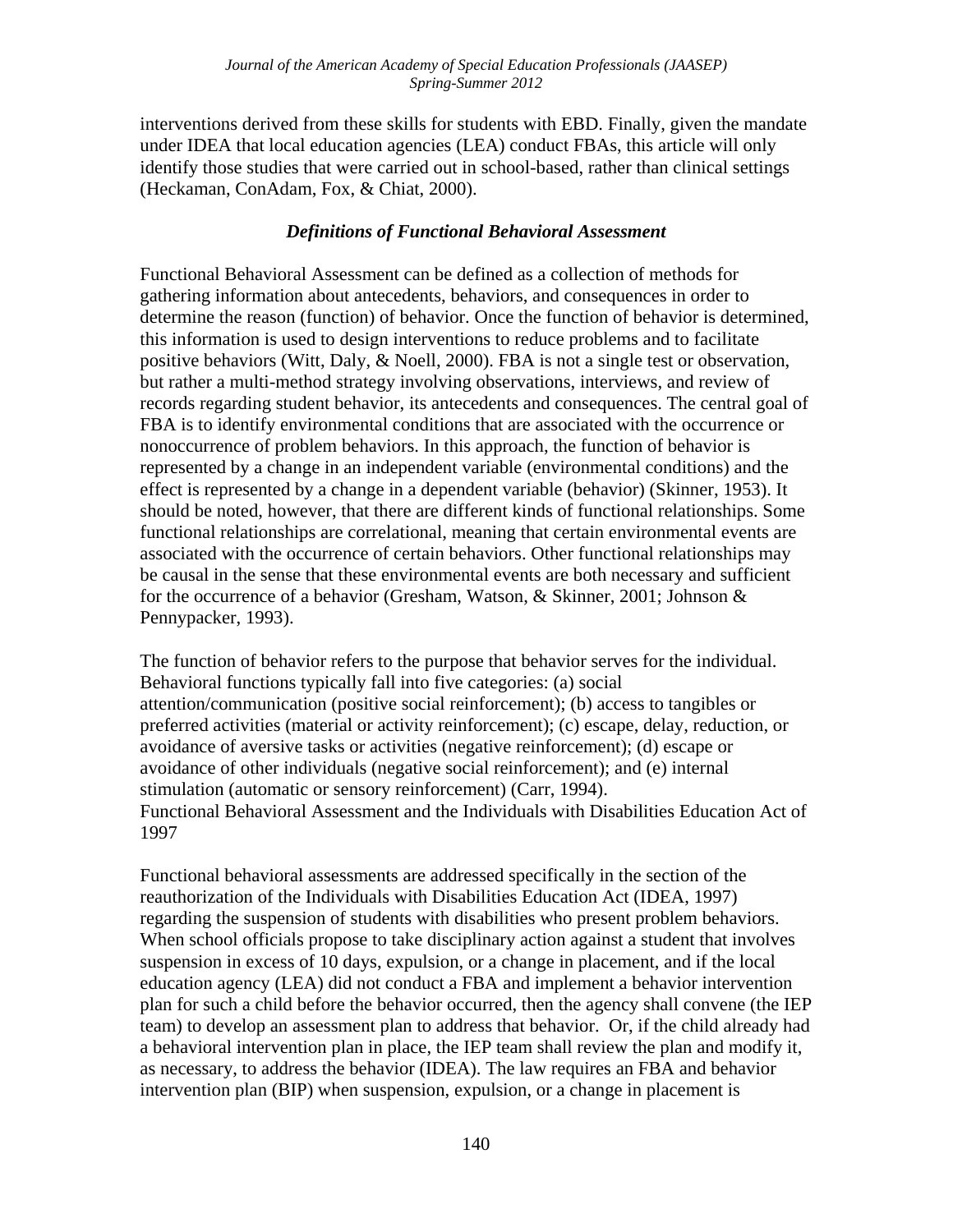contemplated. IDEA clearly anticipates that FBAs and BIPs will be included in the education programs of students with problem behaviors before such disciplinary procedures are needed (Yell & Shriner, 1997). This provision is the outcome of applied behavior analytic approaches and a strong research base that repeatedly has shown the utility of conducting functional assessments to develop effective intervention plans for students who demonstrate problem behavior.

#### *Research on the Use of Functional Behavioral Assessments*

Functional assessments provide information on environmental events that may predict the occurrence and nonoccurrence of problem behavior and the consequences that may be maintaining the problem behavior. In the functional assessment process, hypotheses typically are developed that describe the possible relationships between the predictor events, the problem behavior(s), and the maintaining consequences (O'Neill et al., 1997). Functional assessment procedures include indirect measures (e.g., interviews, rating scales, record reviews); direct measures (e.g., scatter plots; direct observation of antecedents, behaviors, consequences); and functional analysis, in which identified variables are manipulated experimentally to determine any functional relationships between the identified variables and the problem behaviors.

The research base on functional assessment, however, primarily reflects studies that have been conducted with students who have developmental disabilities (Blakeslee, Sugai, & Gruba, 1994; Nelson, Roberts, Mathur, Rutherford, & Aaroe, 1999). Fewer studies have been published extending this work to students who are higher functioning intellectually and/or at risk for emotional and behavioral disorders (EBD) (Dunlap et al., 1993; Fox, ConAdam, & Heckaman, 1998; Lewis & Sugai, 1996). Recently, a number of articles (Gable, 1996; Lane, Umbreit, & Beebe-Frankenberger, 1999; Nelson et al.; Sugai, Horner, & Sprague, 1999), books (Repp & Horner, 1999), and instructional manuals (McConnell-Fad, Patton, & Polloway, 1998; O'Neill et al., 1997) concerning the application of functional assessment procedures with students identified as having EBD have been published. While determining the application of functional assessment procedures and protocols for their use with this population of students certainly is important, of critical concern is the validation of these procedures. In other words, do interventions derived from functional assessment procedures result in positive outcomes for students with EBD; and, more specifically, are the interventions derived from functional assessment procedures more effective than interventions that are not based on these procedures (Nelson et al.; Schill, Kratochwill, & Elliot, 1998).

There is substantial research on the use of FBAs in the area of problem behavior, especially for individuals with developmental disabilities (Neef, 1994). Moreover, there is ample evidence that using FBAs to guide interventions is an extremely effective approach for reducing problem behavior in this population. For example, Didden, Duker, and Korzilius (1997) conducted a meta-analysis of treatment effectiveness for problem behavior of people who have mental retardation. Their meta-analysis included 482 empirical studies that addressed 34 distinct types of problem behavior (e.g., aggression, hyperactivity, and stereotypy). The results of this meta-analysis clearly indicated that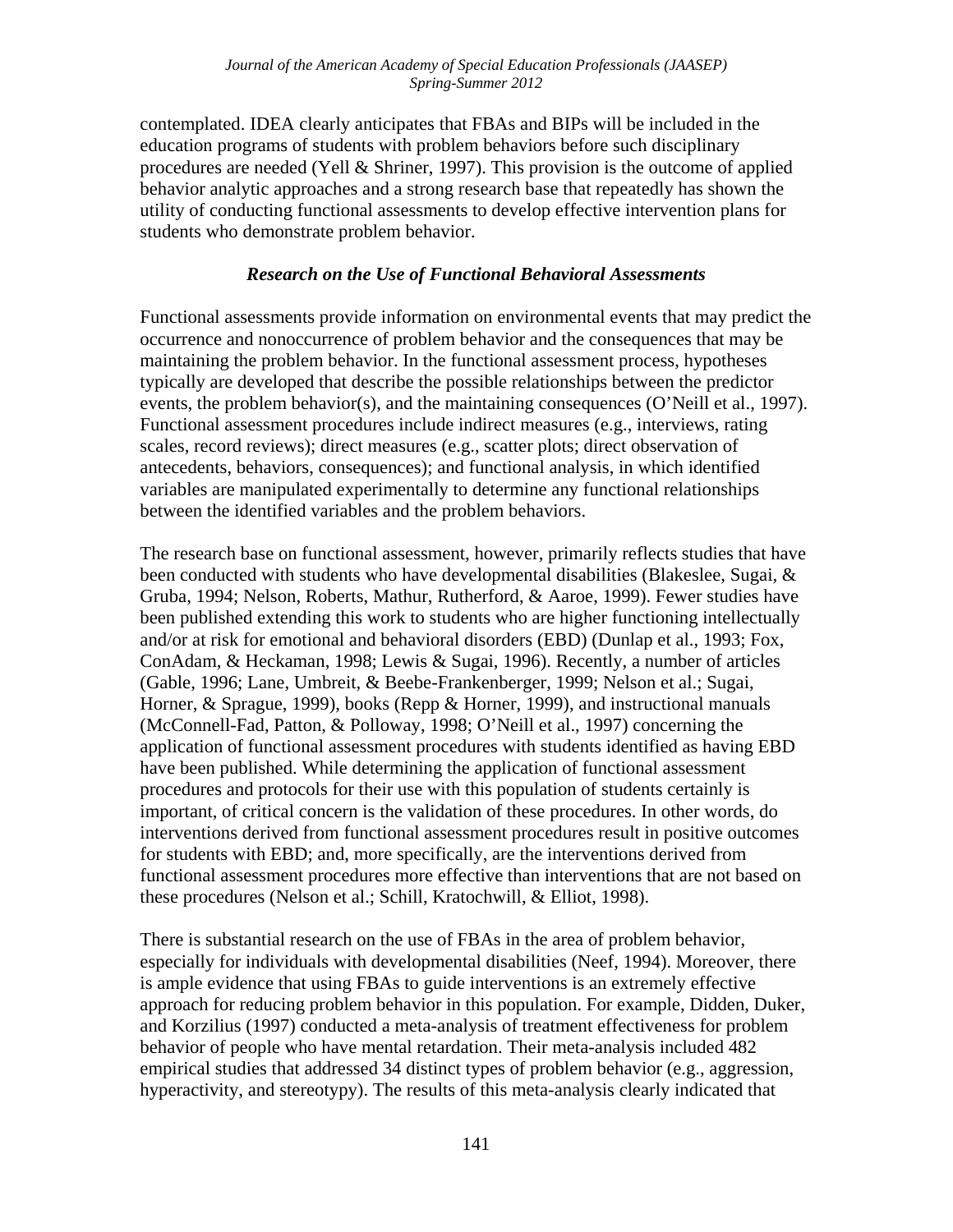FBAs make an important and significant contribution to treatment success outcomes. Interventions derived from the results of an FBA that address the purpose (e.g., avoiding task demands) of problem behavior rather than the form (e.g., aggression) of the behavior are effective approaches for reducing problem behavior in people with developmental disabilities (Bird, Dores, Moniz, & Robinson, 1989; Carr & Durand, 1985).

Although procedures have been applied successfully in problem behavior interventions for people with developmental disabilities, FBA procedures have been used only recently with higher functioning students who exhibit problem behaviors (Dunlap et al., 1993; Gable, 1996; Kamps & Tankersley, 1996; Kern, Childs, Dunlap, Clark, & Falk, 1994; Reed, Thomas, Sprague, & Horner, 1997). Extending FBA procedures to higher functioning students with problem behavior may require some changes and refinements in the assessment process because of the differences between these students and students with developmental delays (Dunlap & Kern, 1993; Dunlap et al.; Reed et al.). For example, Dunlap et al. note that higher functioning students with problem behaviors often have average intelligence and well-developed language systems. Their challenges may be mainly in the areas of interpersonal relations, emotionality, and control over inappropriate behaviors. This makes the FBA of these students more difficult than the FBA of developmentally delayed, whose problem behavior often serves a communicative function (Carr, 1994; Carr & Durand, 1985; Sprague & Horner, 1995). The behavior of high functioning students with problem behavior may be quite complex, diverse, and variable, and therefore, identifying and defining the function(s) of their problem behavior is much more difficult. The application of FBA to higher functioning students with problem behavior can move teachers away from a punishment-oriented perspective and towards a proactive educational perspective (Horner, 1999).

A related area of needed analysis, however, is whether it is always necessary to conduct a functional assessment. In other words, do all behavioral challenges require the time and effort involved in conducting a functional assessment? Sugai et al. (1999) noted that simple behavior problems could often be resolved with an increased emphasis on preventative strategies and interventions that address those behavior problems; they do not require the more extensive functional assessment process. How we determine which behavior problems require a functional assessment to develop an effective intervention is an area that is not yet clearly defined.

Finally, the process by which interventions are developed from functional assessments needs further research. In the studies reviewed, it was not always clear how the functional assessment results led to the hypotheses and interventions that were developed. Both Horner (1994) and Heckaman et al. (2000) have addressed this issue, noting that we are better at describing the process involved in conducting a FBA than we are in describing how to develop an intervention based on the results of the assessment.

## *Defining Self-Management*

The term self-management is sometimes used synonymously with the term self-control, a hypothetical construct sometimes referred to as will power, suggesting an internal source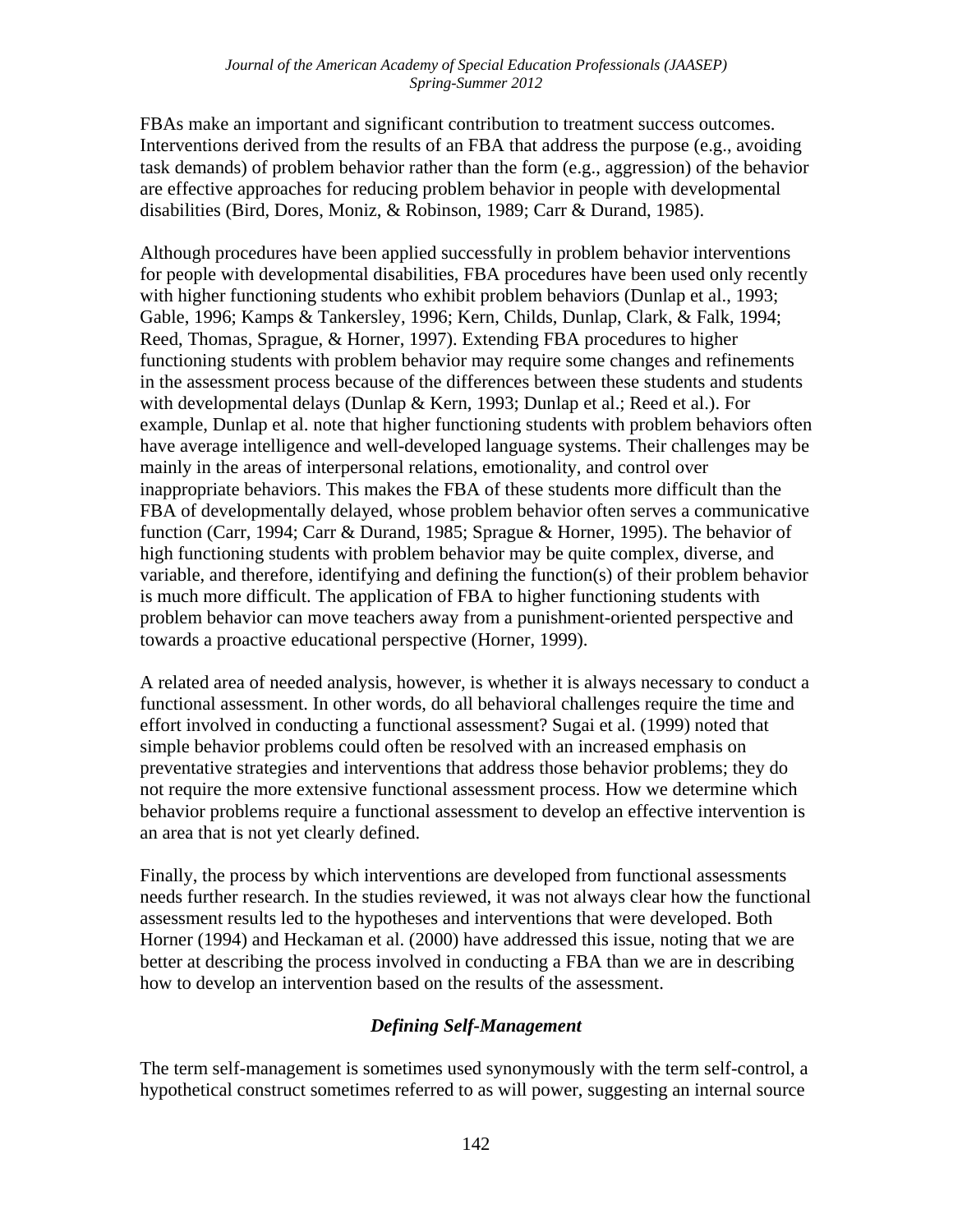of control (e.g., John has a great deal of self-control). In the discussion that follows, selfmanagement refers to strategies that a person uses to alter his/her behavior, frequently to make a behavior less aversive to others and possibly to replace it with behavior more likely to be reinforced.

Self-management generally refers to actions designed to change or maintain one's own behavior (Shapiro, McGonicle, & Ollendick, 1981). Self-management interventions in the classroom involve teaching a child to engage in some behavior, such as selfmonitoring, self-instruction, etc., in an effort to change the target behavior, e.g., completing a math problem, talking out in class, paying attention, etc. Although all selfmanagement interventions assume that a child's behavior reflects a skill deficit, the broad umbrella of self-management encompasses a variety of approaches. These approaches vary from Applied Behavior Analysis (ABA) procedures emphasizing contingency management to cognitive behavioral approaches designed to teach children various mediational strategies (Kendall & Finch, 1978; (Robertson, Simon, Pachman, & Drabman, 1979)). Generally, contingency-based approaches target the consequences of the behavior, whereas cognitive-based procedures focus more on the antecedents of behavior (Shapiro & Cole, 1994).

A significant technology has been developed to teach self-management skills to children and adolescents. Examination of the literature shows that self-management strategies have been applied to children across assorted developmental levels, including preschoolage, elementary-age, and secondary-age students (Brigham, 1989; Connell, Carta, & Baer, 1993; Fantuzzo & Polite, 1990; Miller, Strain, Boyd, & Jarzynka, 1993). These strategies have been effective in working with students with a wide variety of handicapping conditions, such as severe, moderate, and mild levels of mental retardation, learning disabilities, and serious emotional disturbance (Hughes, Kornieck, & Gorman, 1991; Nelson, Smith, Young, & Dodd, 1991; Reid, 1996; Shapiro, Browder, & D'Huyvetters, 1984). Further, self-management strategies have been applied across a wide range of academic and nonacademic behavior problems (Shapiro & Cole, 1994).

It is helpful to conceptualize self-management interventions as existing on a continuum. At one end of it, the intervention is completely controlled by the teacher or other external agent. This individual provides feedback regarding whether the student's behavior met the desired criteria and administers the appropriate consequences for the behavior. At the other end of the continuum, the student engages in evaluating his or her own behavior against the criteria for performance, without benefit of teacher or external agent input. The student also self-administers the appropriate consequences for his or her own behaviors. In working with students with disruptive behavior problems, the objective should be to move the student as close towards the self-management side of the continuum as possible. Although some of these students may not be capable of reaching levels of independent self-management, most are certainly capable of approximating this goal (Shapiro, DuPaul, & Bradley-Klug, 1998).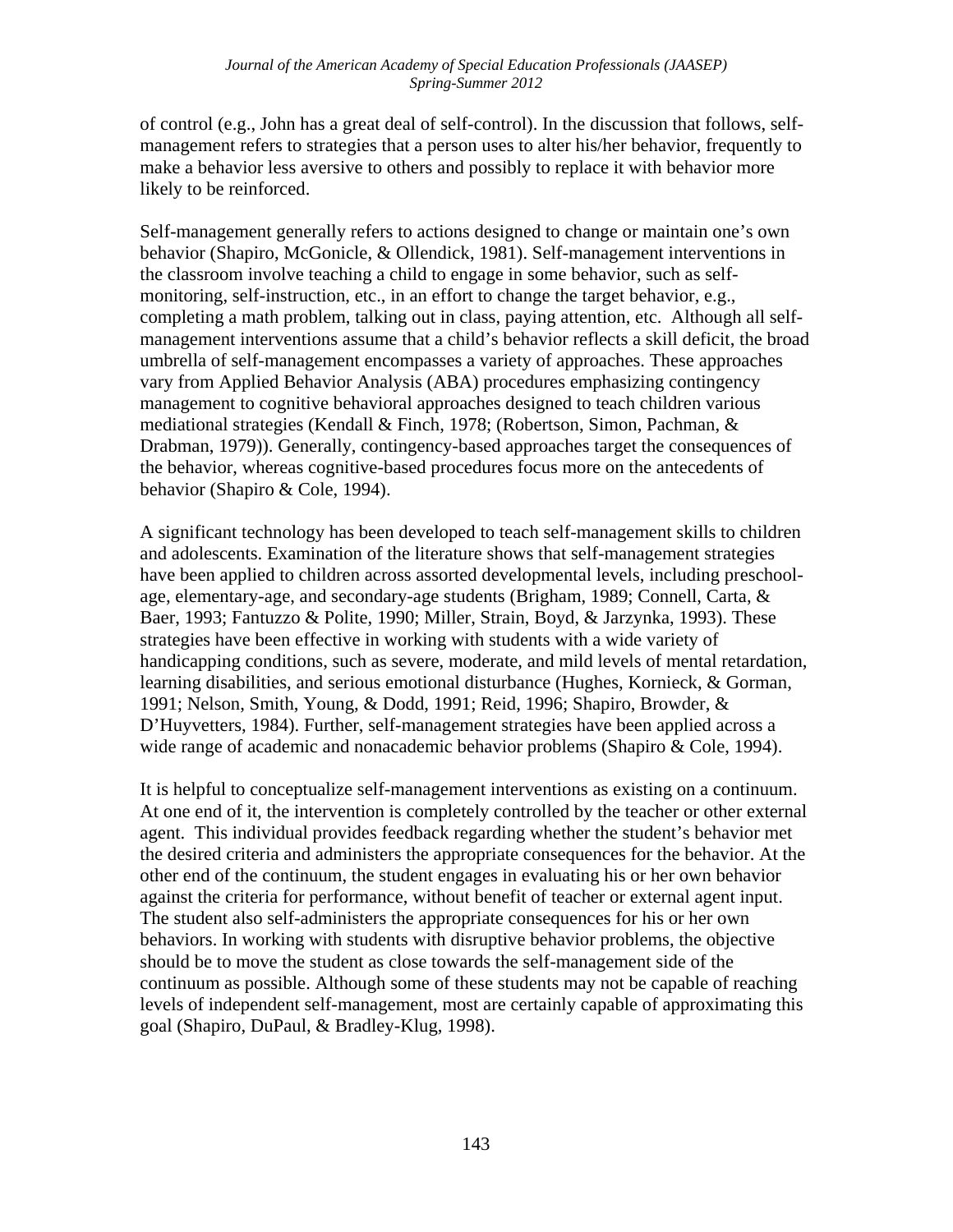### *Establishing a Behavioral Objective and Program Considerations*

In a self-management program it is important that the target student accepts the behavioral objective as a personal goal. Since self-evaluation is a major aspect of this behavioral change program, self-assessing (recording) behavior and comparing it to a pre-selected criterion are two critical tasks of the target individual (Packenham, Reid, & Shute, 2004). If a student does not accept the goal of improving that particular behavior and reaching the performance standards, the self-evaluation process will have limited therapeutic benefits.

Once the treatment objective is established, an intervention program must be developed. With a teacher-managed change program, some of the common elements that might be included in an intervention are the establishment of specific classroom rules, development of a feedback system, instructions, a reinforcement system (e.g., token reinforcement program), and/or procedures to eliminate inappropriate behaviors (e.g., the use of time-out, response cost) (Packenham et al., 2004). Some self-management procedures may be included in an intervention include self-instructions, self-recording, self-evaluation, selecting one's own reinforcement, goal setting and/or goal option. It may be awkward or difficult to have students manage their own reinforcers inasmuch as they may be obtained even though the contingencies have been violated; therefore, many self-management programs require the external management of reinforcers. Regardless of how they are managed, reinforcers should be selected only after careful consideration (Packenham et al.).

A final consideration in the development of a treatment plan is assigning responsibility for elements of the program to individuals involved. It is not necessary for every activity to be managed by the individual whose behavior is to be changed in order for the program to be considered a self-management program. Some activities may be managed appropriately by an external agent. Ideally, self-management is developed best by a combination of teacher managed and self-management activities which are shifted from the teacher to the student (Young, Smith, West, & Morgan, 1997).

Self-management involves teaching an individual two behaviors: the target behavior, if the individual has not acquired it, and the specific self-management behavior being used. The self-management behavior taught can be a variety of specific procedures designed to promote student awareness of his or her own behavior or specific procedures designed to promote student awareness of his or her own behavior and/or independent functioning (Nelson et al., 1991). Typically, self-management interventions combine more than one of four general types of self-management categories: self-monitoring, self-assessment, self-instruction, and self-reinforcement (Nelson et al.). Self-monitoring involves training students to discriminate and to make a permanent record of the occurrence/nonoccurrence of antecedent conditions or target behaviors (Kamps & Tankersley, 1996). Selfmonitoring has been used to help students identified as serious emotionally disturbed increase their on-task behavior and academic efficiency, and to minimize talk-outs (Ninness, Fuerst, & Rutherford, 1995). Self-assessment or self-evaluation can include students with emotional and behavioral disorders, comparing their performance to a set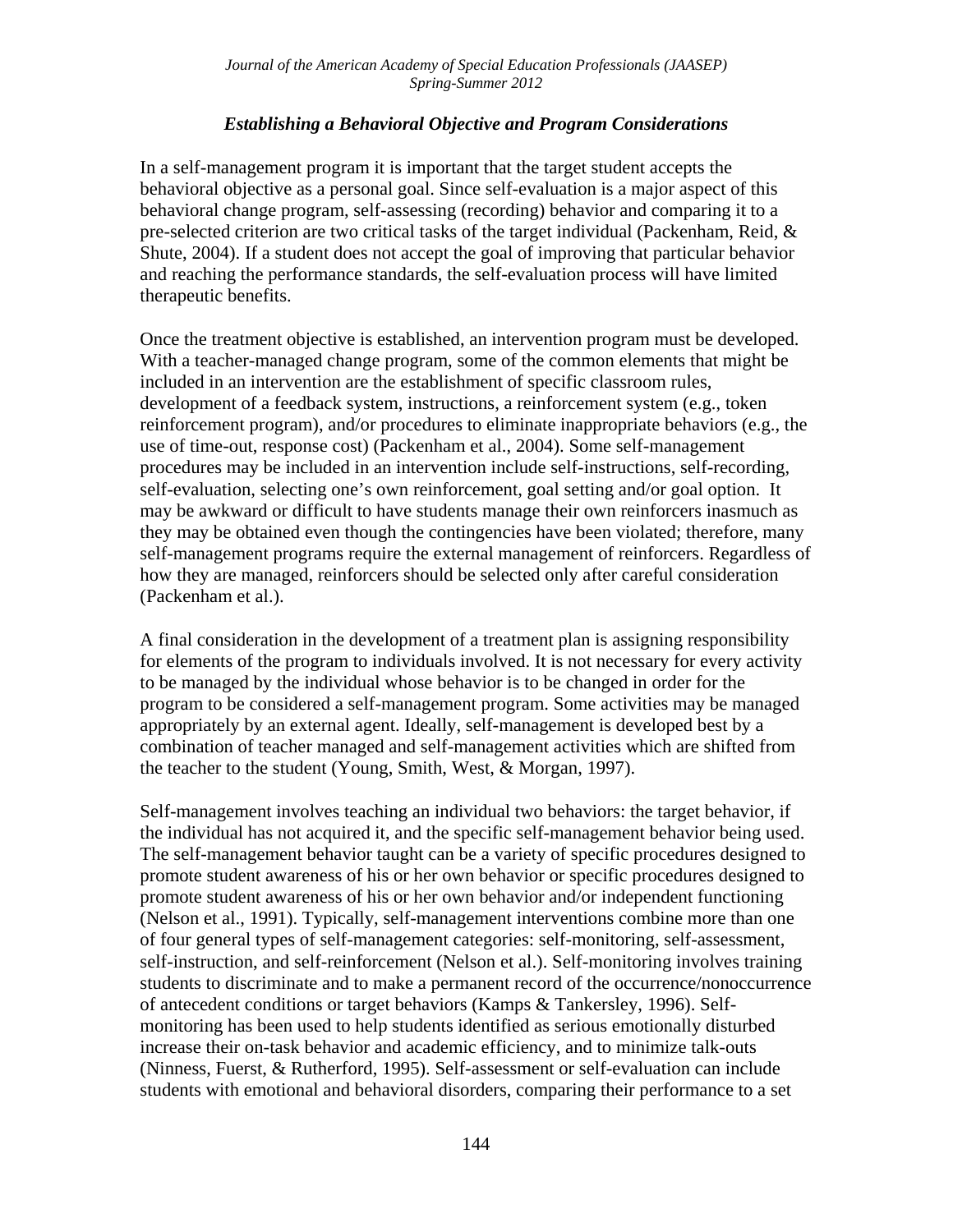trained criterion, and it has been used to maintained on-task behavior across settings (Rhode, Morgan, & Young, 1983). Self-assessment procedures are necessary for students to make discriminations involved in self-monitoring. Self-instruction requires students to prompt themselves to perform certain behavior. Self-reinforcement involves an individual providing or arranging for delivery of a reinforcer for him or herself for achieving a designated level of performance and often is termed self-recruitment of reinforcement. As mentioned earlier, however, self-reinforcement may not be practical unless monitored to determine whether all contingencies have been complied with before self-reinforcement can be allowed (Rhode et al.).

A new development in the use of self-management strategies in behavior support planning is the use of functional assessments to understand the problem in context and to suggest specific target behaviors for self-management. Using the strength of functional assessment technology to identify the antecedents to, and functions of problem behavior, the selection of replacement or alternative behaviors can become the target behaviors of self-management training. Todd, Horner, and Sugai (1999) used functional assessmentderived information concerning the consequences that maintain the problem behavior of an elementary school student. This information guided the development of specific target replacement behaviors that served as the focus of a self-management intervention, and making substantial changes in teacher perceptions of student success in the classroom.

The substantial documentation of successful uses of self-management strategies and their low effort requirement in implementation suggest their adoption as a promising practice in providing behavioral support (Todd et al., 1999). When based on functional assessment data, self-management strategies may offer educators an effective approach to assisting students to acquire and maintain pro-social skills.

## *Generalization of Self-Management Skills*

One of the often touted advantages of self-management procedures is the potential for these procedures to facilitate generalization (Stokes & Baer, 1977). In particular, it is reasoned that, if the individual gains control over his or her contingencies, he or she will be likely to use such procedures across settings, times, and activities. As such, it is anticipated that behavior change in various areas of life will become evident once selfmanagement procedures are learned.

It is, however, of significance that in almost all of the studies where generalized selfmanagement occurred, it occurred only if the self-management procedures were specifically trained or prompted to be used in the alternative setting or with the alternative behavior. This should not be surprising, given the known variables that most likely foster generalizing behavior change (Stokes & Baer, 1977).

Future studies are clearly needed that continue to provide a better and more comprehensive understanding of the dimensions under which self-management will result in generalization. It is also clear, however, that achieving generalization by using self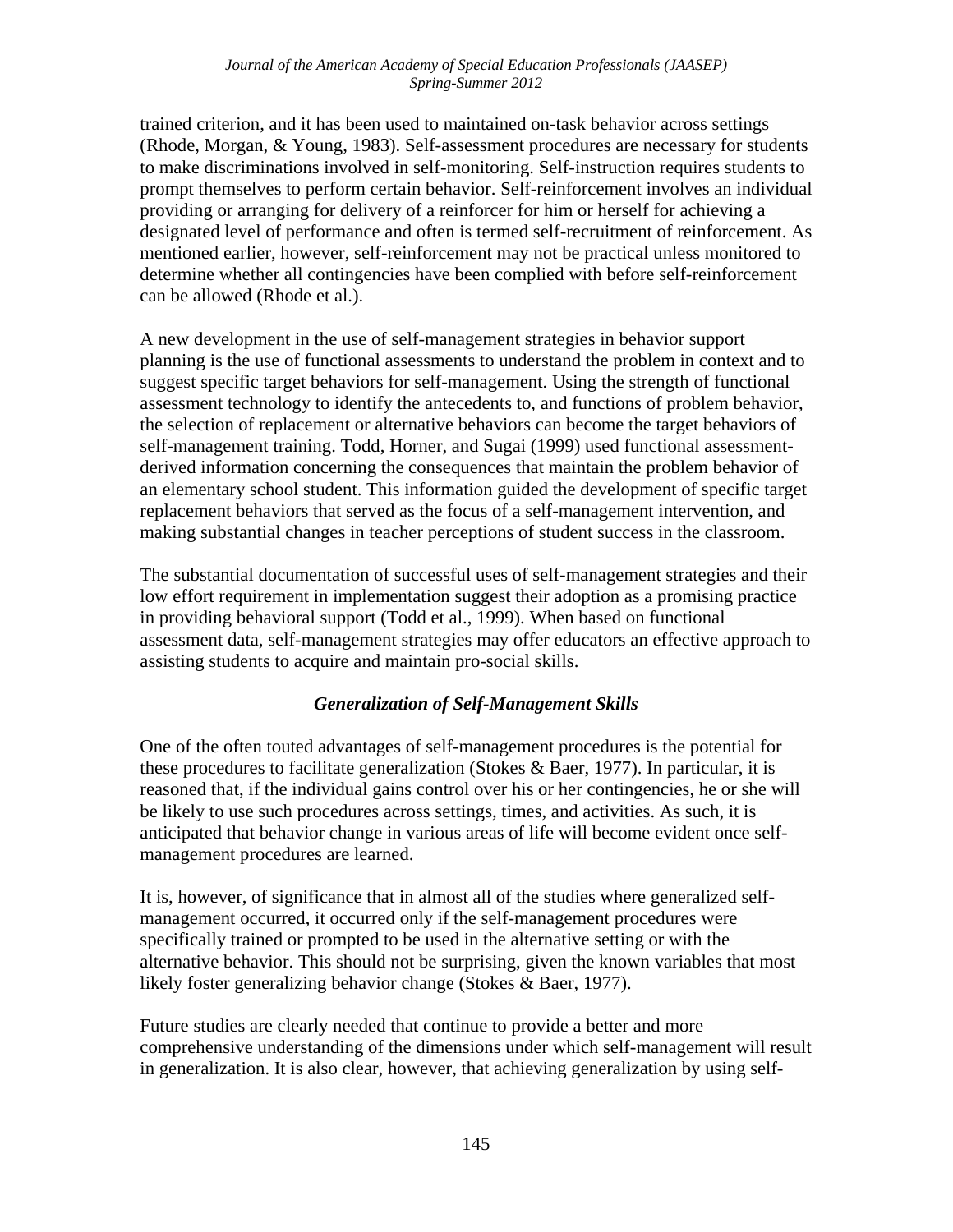management skills is still a process in its infancy. Further, additional efforts need to be made at demonstrating the generalization of these skills (Shapiro & Cole, 1994).

## *Methodology*

# *Participants*

The participants in this single subject study included two members of a middle school self-contained class of students with EBD. Both students are males whose ages are 11 and 13, representing grades six (6) and eight (8). They scored within the average-to-low average range on the Weschler Intelligence Scale for Children (WISC-IV-R). In addition to EBD, both students maintain a clinical diagnosis of attention deficit disorder (ADD) and/or attention deficit/hyperactive disorder (AD/HD) as assessed by the Diagnostic Statistical Manual of Mental Disorders (*DSM-IV*). One student has been diagnosed with oppositional defiant behavior disorder (ODB) (see Table 1).

#### Table 1

#### Participant Information

| <b>Name</b> | Age          | Grade | <b>Exceptionality</b> | <b>Classes</b> | OHI                                    |
|-------------|--------------|-------|-----------------------|----------------|----------------------------------------|
| Adam<br>Sam | 11-6<br>13-9 |       | ERD*<br>EBD           | self-contained | self-contained AD/HD** ODB***<br>AD/HD |
|             |              |       |                       |                |                                        |

OHI = Other Health Impairment

\* Clinical diagnosis of Emotional Behavioral Disorders

\*\* Clinical diagnosis of Attention Deficit/ Hyperactive Disorder

\*\*\* Clinical diagnosis of Oppositional Defiant Behavior

## *Setting*

The study was conducted in a suburban Atlanta middle school. The participants were observed in two separate self-contained classroom environments. The rooms are equal in size. One participant was observed between 9:30 - 10:00 a.m. during first period. The other student was observed between 12:45 - 1:15 p. m. in the afternoon. There are two certified teachers of students with EBD and one teacher paraprofessional, making the student-to-staff ratio approximately four-to-one. One teacher and at least one other adult staff assistant were in the classroom during all data collection times. Approximately six (6) to eight (8) other students identified as EBD were in the classes during data collection times.

## *Design*

This study used an ABAB reversal single-subject design to demonstrate the functional relationship between the self-management intervention and the reduction of talking-out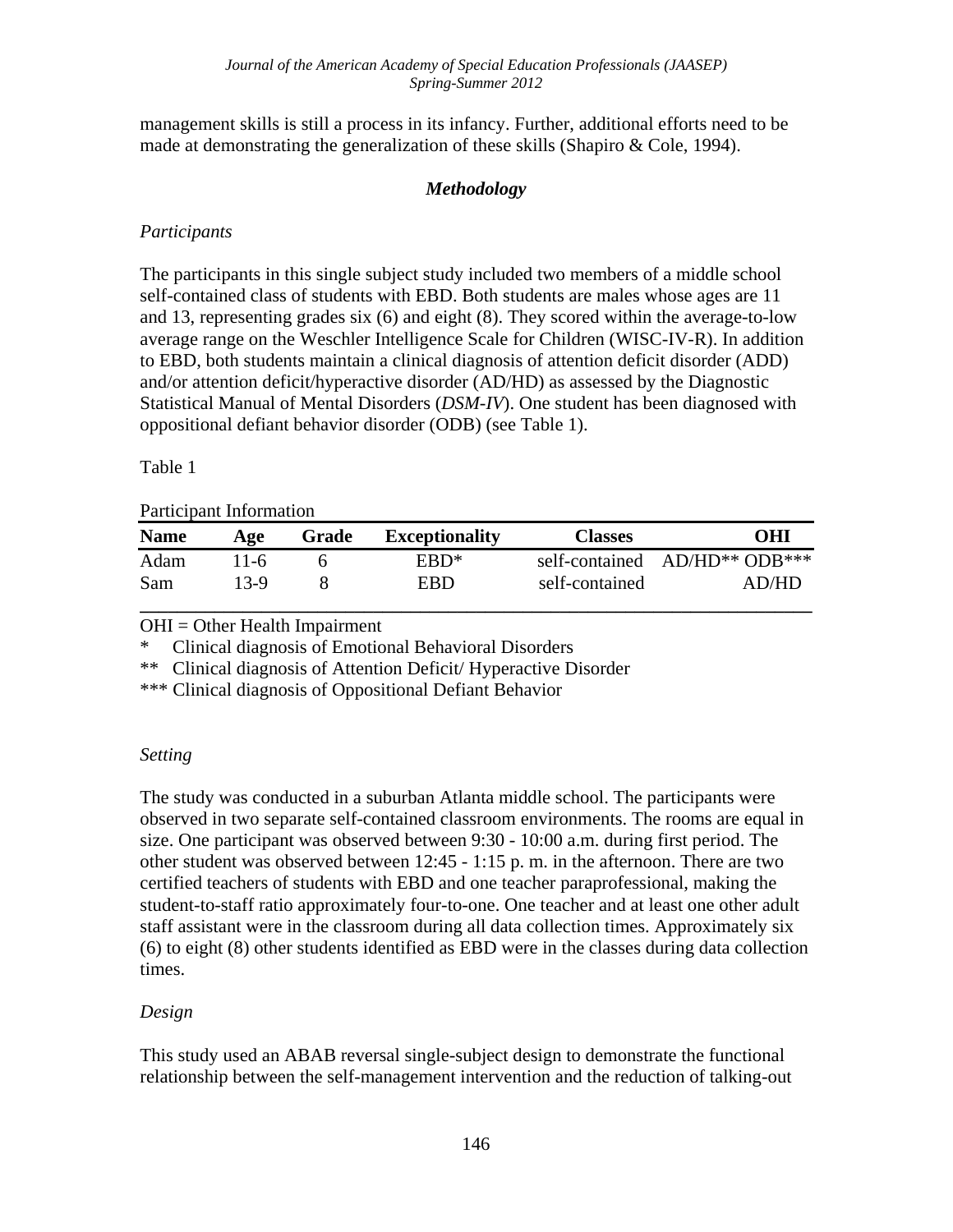behaviors. The ABAB reversal design showed a functional relationship between the strategy and a reduction of inappropriate classroom behaviors.

## **Dependent Variable**

The dependent variable used in this study was talking-out behaviors. Operationally, the talking-out behaviors were defined as follows. Talking-out is any talking to peers, teachers or anyone without raising the hand and waiting for permission from the teacher or adult in charge.

An occurrence of talking-out behavior will be considered as such when the student emits a word or utterance that is not related to the present or immediate task. Talking-out is any speaking by the student that disrupts the class. Disruption is any act, which prohibits instruction from taking place. Talking-out behavior is further defined as any extraneous noises or utterances that is above a whisper and causes others to be distracted. Talking during open discussion, talking when recognized by the teacher or adult in charge, or talking when answering or responding to the teacher will *not* be considered as an occurrence of the target behavior.

## **Independent Variable**

The independent variable used in this study was teaching the students how to raise their hands, and wait for teacher recognition, in order to speak in class. Talking out behaviors and raising hands while waiting for teacher recognition are two mutually exclusive behaviors which could not occur simultaneously either while paying attention or working quietly during class. For purposes of this study, the participants were instructed to mark a self-monitoring sheet when the researcher either taps the participants unobtrusively or used other non-verbal cues to indicate to the participant that they have been signaled to mark the self-monitoring sheets. The researchers cued the students at random intervals.

## *Materials*

Observers used a pilot software program called Timerdata. The program was used to collect and organize direct frequency and durational data from the participants. In addition, the observers used the Problem Behavior Questionnaire (PBQ) and the functional assessment interview (FAI) to collect indirect data. Individualized selfmonitoring sheets were made from standard 8 1/2 x 11 inch sheets of paper laminated with each participant's name on them. The question "*Was I working quietly?*" was printed on one of the sheets, while on a second sheet, the question, "*Was I paying attention?*" was printed. The sheets were divided into columns and contained the words "Y*es*" and "*No*" on them and were laminated. Dry erase markers were used so the participants could use the same sheet for each session. An identical sheet containing the statement, "*I will raise my hand and wait to be recognized before talking*" was used also to passively reinforce/remind the students of the new behavior.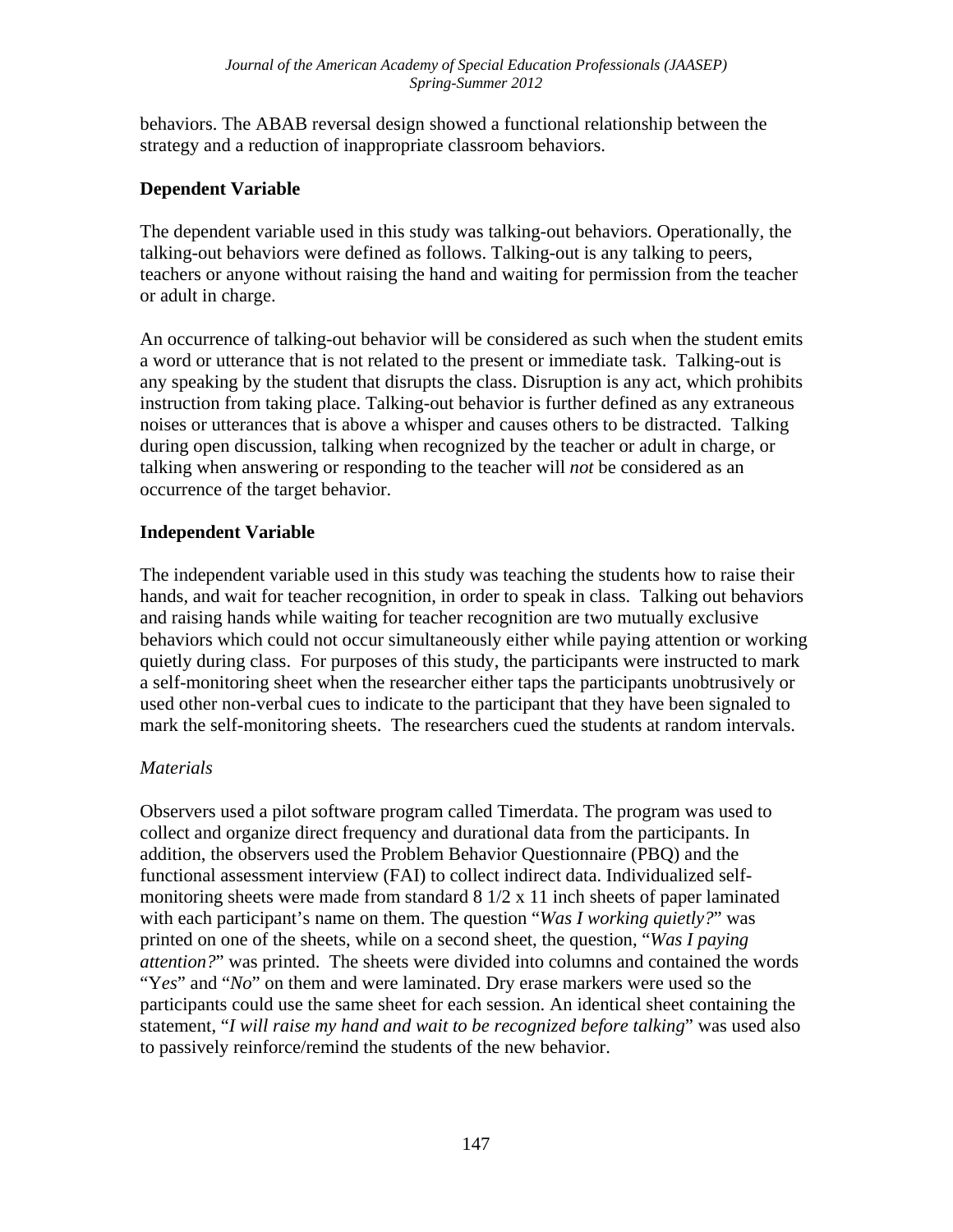## *Implementation*

### **Phase 1: Functional analysis.**

In the present study various FBA materials were available for use in determining the function of the target behavior. Once an agreement had been reached as to the function, the self-management intervention was developed to address the target behavior.

School records often contain a great deal of useful information for FBAs. A first step in conducting the FBA was a systematic review of these records, especially disciplinary records. In the present study, these records were used to identify patterns of behavior or behavior chains that might provide descriptive, indirect data that was used in the FBA. The researchers conducted an initial functional assessment interview (FAI) of both the participants and the parent(s) regarding the topography and setting of problem behaviors.

Before any baseline data was collected in the present study, initial interobserver agreement (IOR) data was taken using the Timerdata software in determining the function of the target behaviors for each participant by the EBD staff. The PBQ gives an indirect analysis of the function of the participant's behavior.

The FBA data was collected and analyzed by the researchers. When the analysis of all the above data was completed, a hypothesis statement on the function of the target behavior for each participant was developed. This information was used in the development of self-management interventions for each of the participants, based on the function of the target of the students' behaviors.

#### **Phase 2: Self-management intervention.**

The intervention procedures were evaluated with each of the participants using a reversal design (ABAB). All sessions, throughout the baseline and intervention phases, were approximately 30 minutes long or one class period in duration. One or two sessions was conducted daily. Baseline and intervention sessions were collected in the following manner.

#### **Baseline**

Baseline data was collected continuously during at least five (5) sessions on the target behavior of talking-out. The participants were seated in their assigned seats and worked independently on assigned tasks during the data collection periods. The paraprofessional was conducting the class during the data collection. During inter-observer reliability the second data collector was seated at a table on the opposite side of the classroom. The data was collected during the academic class in the morning (9:30 - 10:00 a. m.) and during an academic class in the afternoon (12:45 - 1:15 p. m.).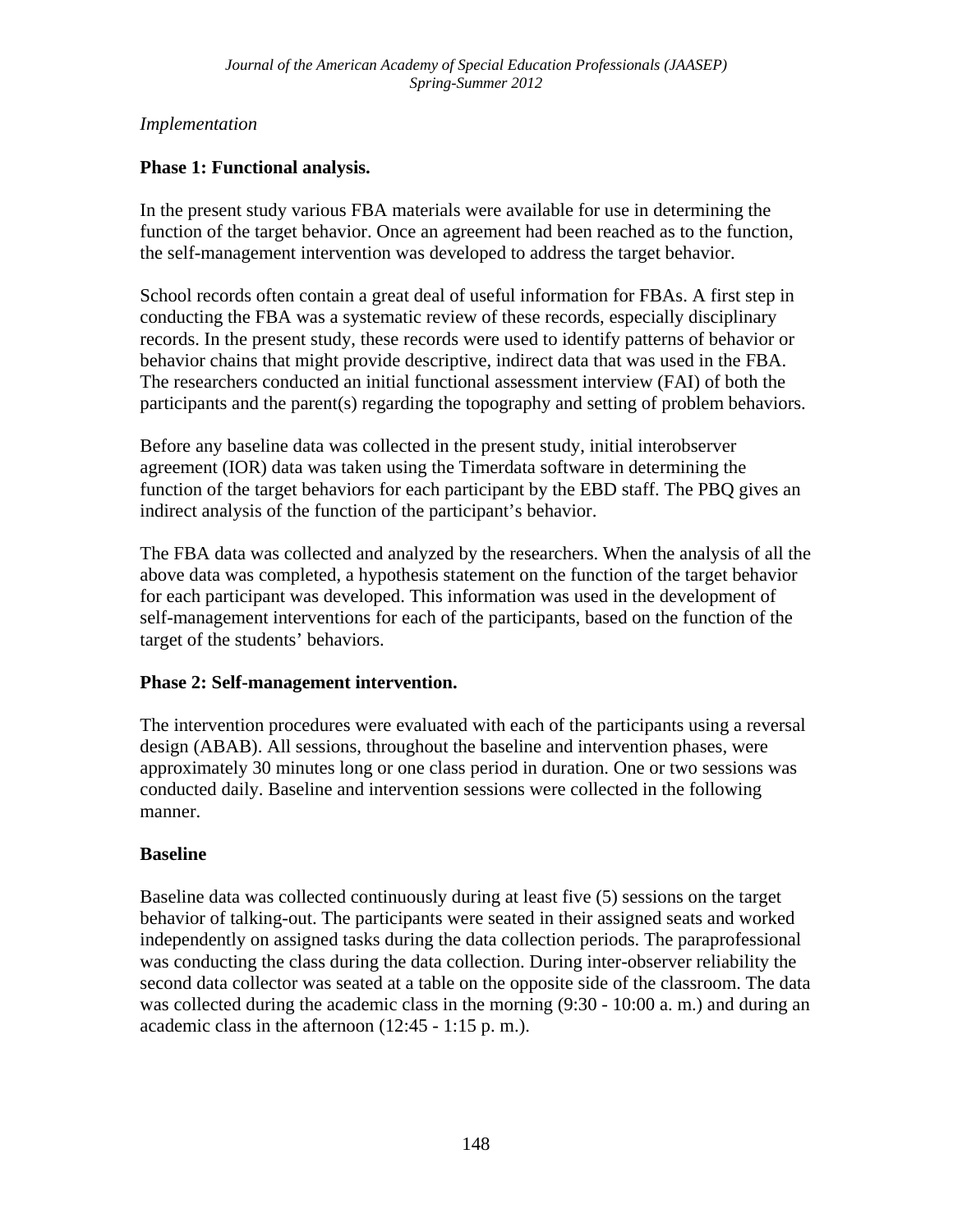## **Intervention**

Before beginning this phase of the study, a summary statement of the total number of observed inappropriate talk-out behaviors was graphed and shown to each participant, individually. Two self-monitoring sheets were distributed to the participants at the beginning of the period. The participant students were instructed that, when they were cued (randomly), they should place a check mark in the correct *Yes* or *No* column, the one asking whether they were doing their work and the other whether they were paying attention when cued. The researcher said, "Ask yourself, at the exact moment that I am signaled/cued, am I doing my work quietly or, in the alternative, was I paying attention?" The students had been directed beforehand that, if they were, or were not, doing their work quietly or paying attention, then they should check the box under the appropriate column. Although the new behavior was taught, and used through this conscious prompt/reminder, it still allowed the student self-manage their talking-out behaviors. The self-monitoring procedure was conducted for at least five sessions.

## **Return to Baseline**

This phase lasted for approximately five sessions. The self-monitoring sheets were used. The procedure was the same as during the initial baseline.

## *Data Collection and Analysis*

This study used a frequency data collection procedure. The dependent variable was the number of talk-outs per 30-minute class monitoring period. The researcher established the operational definition of talk-out behavior. Once established, the IOR person was allowed to collect frequency data.

The data was analyzed through visual inspection. The visual inspection consisted of the following criteria: The means was used to show a change in the treatment mean from the baseline mean. Level refers to the last and first data points in adjacent conditions (phases). Finally, trend analysis was used to see if there was a change in the trend.

In order to determine whether the baseline and self-monitoring data are stable, the occurrences for each collection phase were totaled and the average (mean) was determined. A factor of 0.5 was used to determine the stability of the data. That product was added to and subtracted from the mean to establish a range within which the data must fall to be considered stable. **Social Validity** 

The participants, teachers and parents were asked to complete a questionnaire. The questionnaire asked about their satisfaction with the self-monitoring intervention and whether it effectively reduced talking-out behaviors to the satisfaction of the teacher, the student, and the parent. The results from the questionnaire indicated that all three parties had noticed improvement in the participants' behaviors. The talking-out behaviors had been dramatically reduced using the procedure (see Table 2).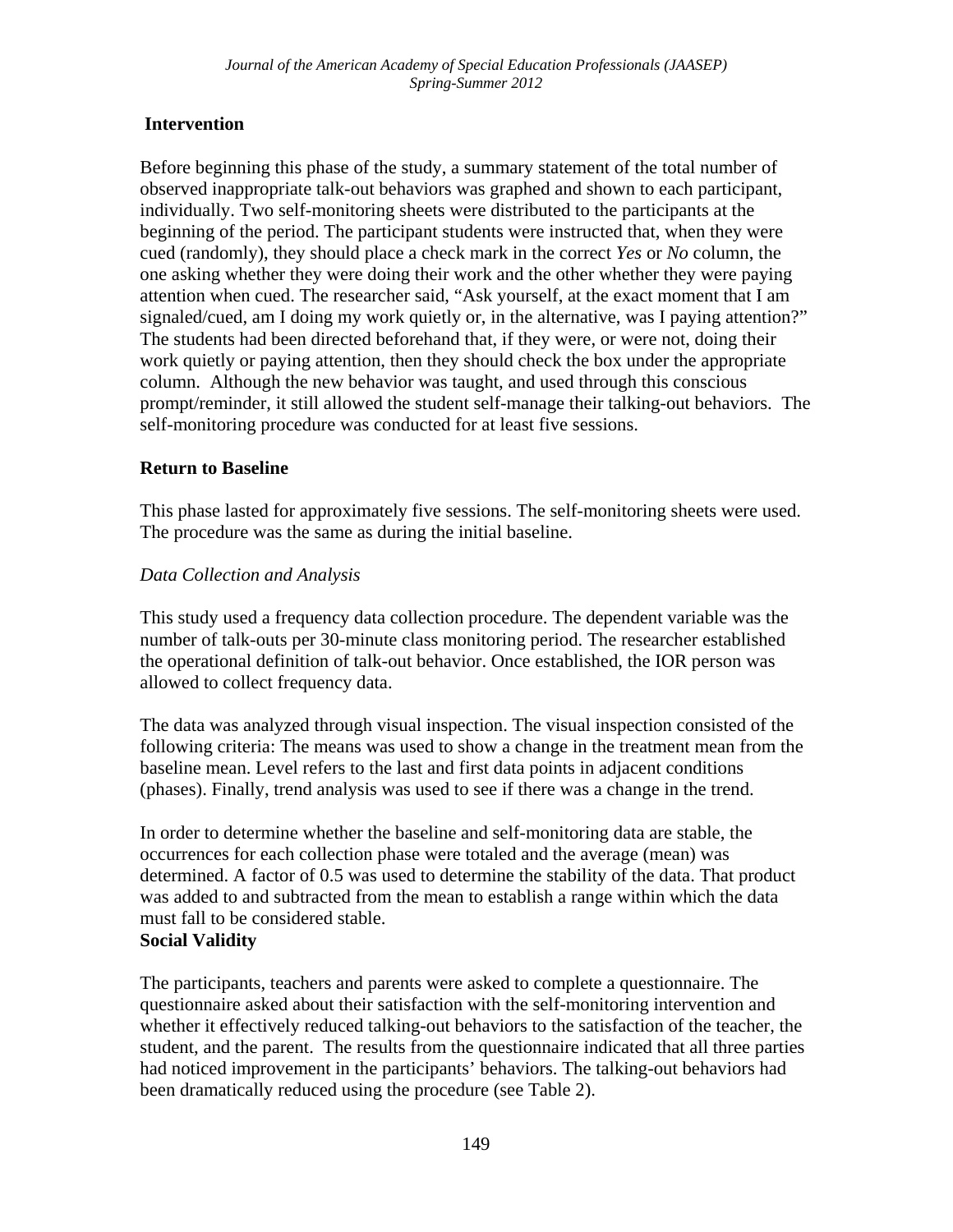# *Table 2*

# **Social Validity Questionnaires**

Teacher (before)

- 1. The student's behavior affects your teaching behavior.
- 2. The student's behavior is severe enough to use this intervention.
- 3. This intervention is an appropriate procedure to address the student's problem behaviors.

## Teacher (after)

- 1. The intervention was not too intrusive on my teaching behavior.
- 2. This intervention has reduced the student's problem behavior.
- 3. I will use this intervention again, as needed.

## Student (before)

- 1. Your behavior causes problems in class.
- 2. Your behavior causes problems at home.
- 3. You are willing to improve your behavior.
- 4. You will cooperate with this procedure to improve your behavior.

## Student (after)

- 1. You have noticed an improvement in your behavior
- 2. You like your level of improvement.
- 3. You will continue to use this procedure, as needed.

#### Parent (before)

- 1. Your child's behavior is a problem.
- 2. You are willing to allow this procedure to help with your child's behavior problems.

## Parent (after)

- 1. You have noticed an improvement in your child's behavior.
- 2. You are willing to use a modified intervention procedure in your home.
- 3. You will encourage your child to continue to improve his/her performance.

## *Feasibility*

This project was undertaken because of the task currently faced by most teachers whose job it is to teach students who display problem behaviors. Current research in the area of functional assessment-based self-management interventions suggests that these procedures, if applied in the natural school setting, can shift the responsibility for managing problem behaviors from the teacher to the student. This procedure, if successful, would also allow the teacher to spend more time teaching and less time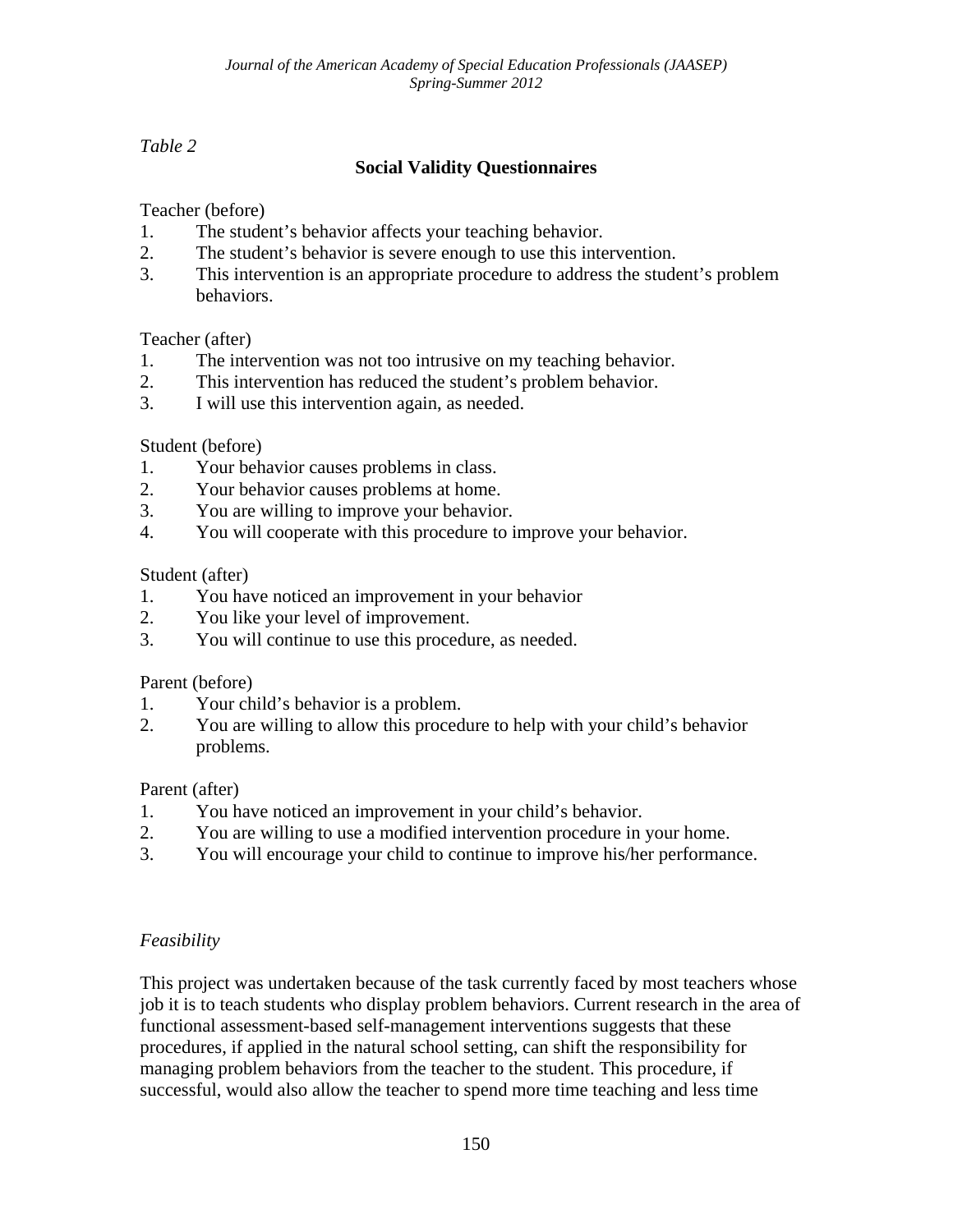managing these problem behaviors. In the current climate of increasing teacher accountability, this procedure can provide the classroom with another effective tool. This research will further those efforts.

#### **Results**

#### **Adam**

 During the first baseline for number of talk-out behaviors, eight data points were collected (see Figure 1).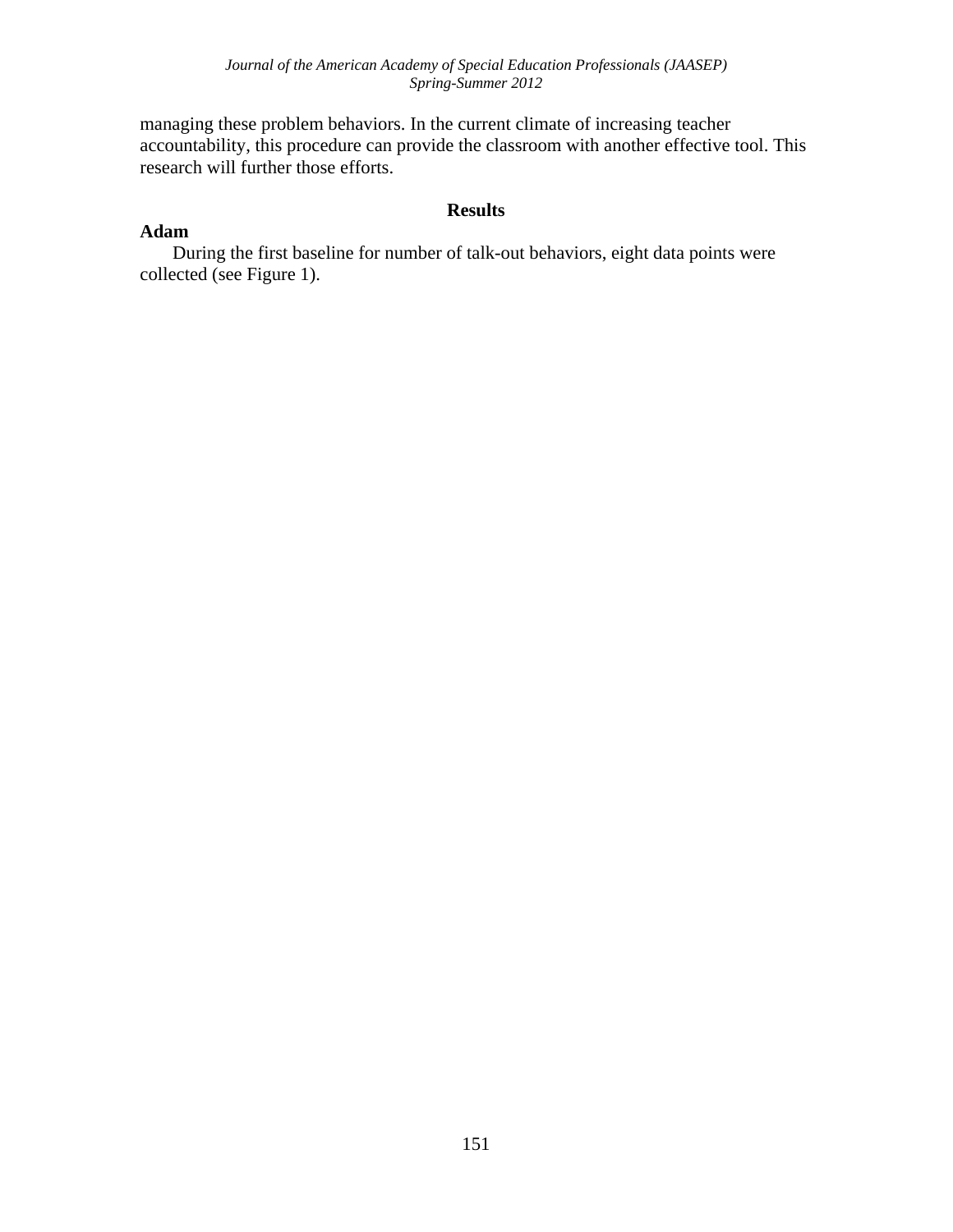## *Frequency Data Collection Graph*

Figure 1. The number of talking-out behaviors by Adam in a 30 minute period. After an additional training phase was used, the intervention phase illustrates a significant reduction in talking-out behaviors.

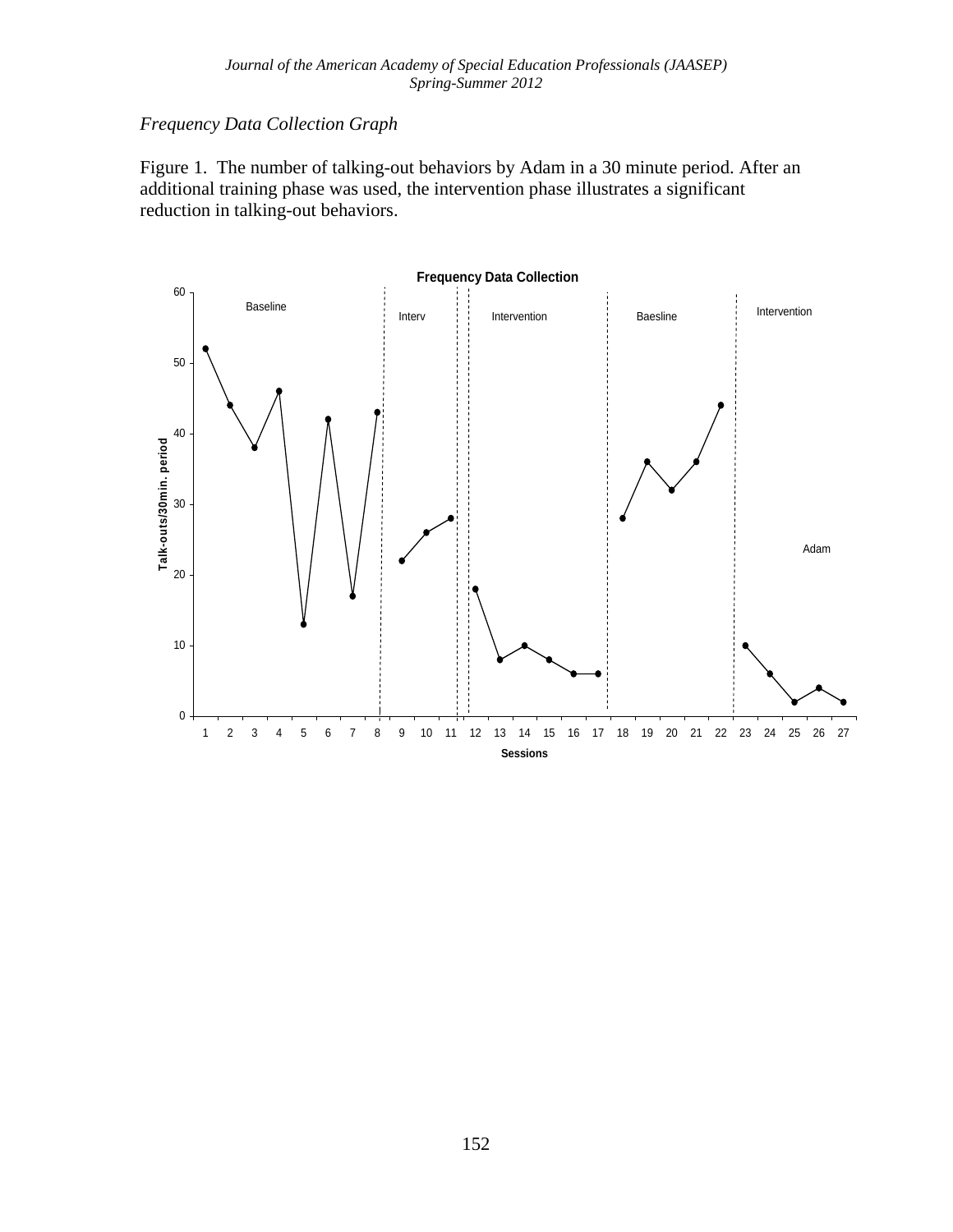The data path was extremely variable, with no discernible trend. The data began at 52 talk-outs per 30-minute class period, dropping to lower levels of 13 and 17 by the fifth and seventh data points, respectively (*M= 36.88*). During baseline, two of the eight data points did not meet these criteria of 50% around the mean. The addition of three data points did not add a stable baseline.

During the self-monitoring phase the first three points met criteria for stability. However, a visual analysis of the trend indicated a movement in the opposite direction of the expected outcome. To test the hypothesis that the participant did not understand fully the self-monitoring procedure, a training phase was inserted to provide instruction of the initial self-monitoring procedure. After the training phase, an additional six points were collected. A visual inspection of these data points, while still not meeting stable criteria, have shown a discernable trend by reversing the direction of the data points after the training session was inserted into the self-monitoring phase of the study. The data indicates an immediate change in level (22 points) from baseline to the first selfmonitoring intervention in spite of the upward trend in the first three self-monitoring data points. The performance across phases between the baseline and self-monitoring intervention does however indicate a 40% overlap in the data points from baseline to intervention phase. However, the intervention data points collected after the training phase (six points) shows only a 12.5% overlap in data points.

During the return to baseline phase, the data indicate stability (*M = 35*). The range (*28 – 44*) is well within the criteria for phase stability or steady state within the phase. There was an immediate change in level of 22 points from the self-monitoring intervention to return to baseline. There was no apparent overlap in data points from self-monitoring phase to return to baseline.

In the final self-monitoring intervention phase the data also indicate stability (*M = 4.8*). There is a change in level between the previous baseline and the self-monitoring intervention of 34 points. There was no overlap in data points (see Figure 1).

#### **Sam**

During the baseline measuring the number of talk-out behaviors for Sam, five data points were collected (see Figure 2).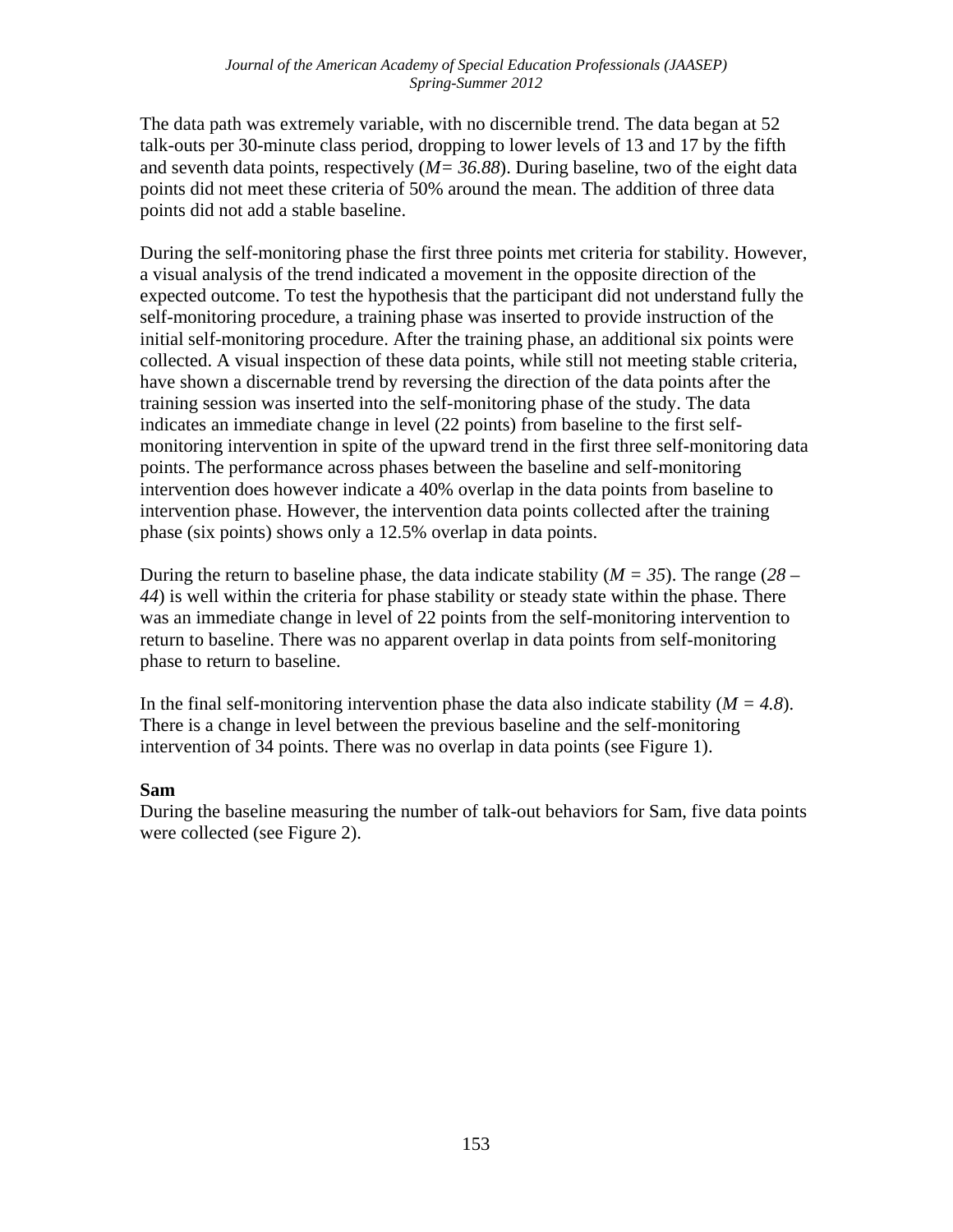### *Frequency Data Collection Graph*

Figure 2. The initial number of talking-out behaviors by Sam in a 30 minute period were significantly reduced with the introduction of the self-management intervention.



#### **Frequency Data Collection**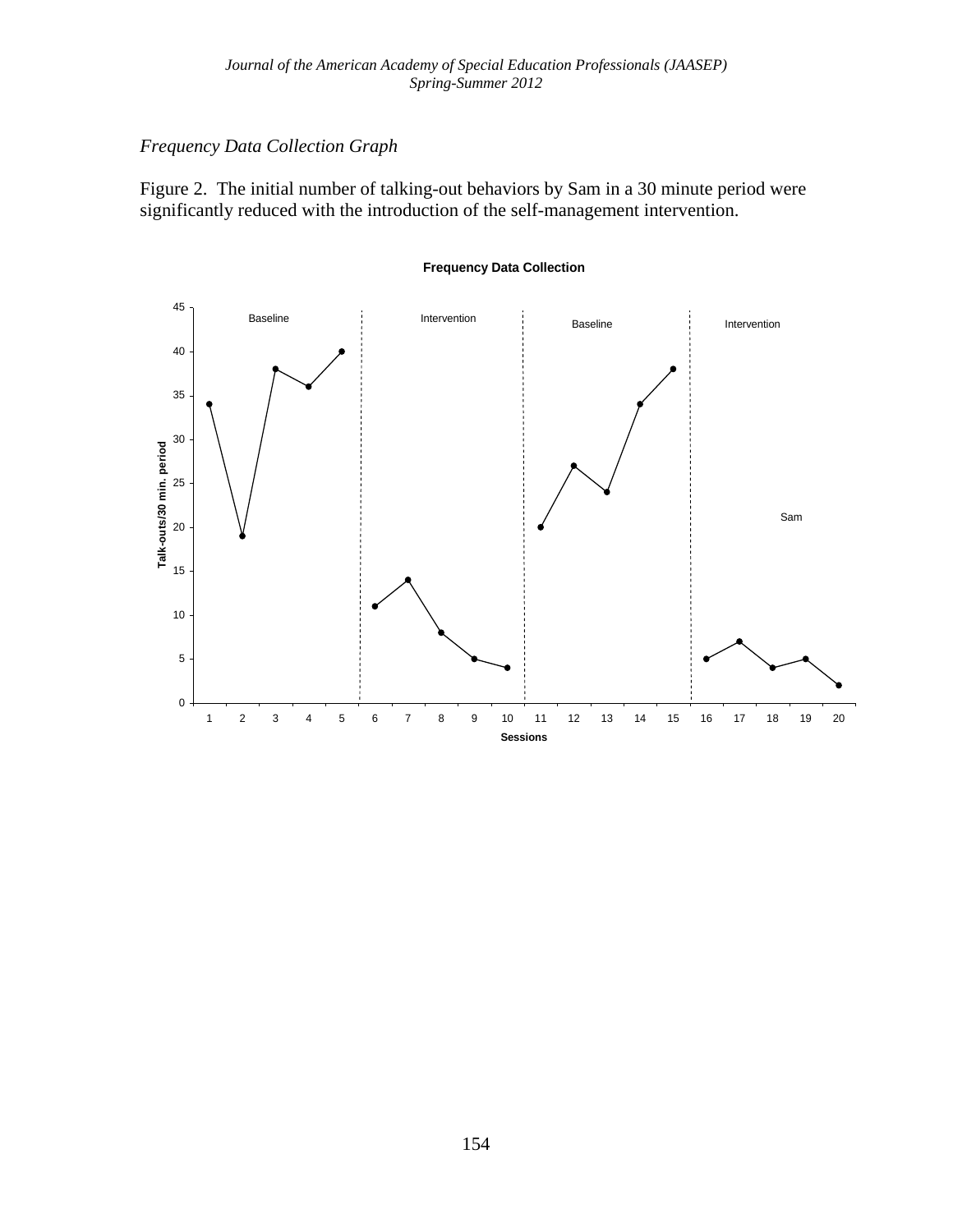The data are stable within the established criteria  $(M = 33)$ . Sam's baseline variability was moderate, beginning at 36 talk-outs. Despite the variability in data points, a discernible upward trend was apparent. All of the baseline data points were within 50% of the mean for this phase and had achieved a steady state.

An immediate change in level when a phase change occurs is generally a visual indicator that the intervention is having some effect. During Sam's intervention phase, there is an immediate change in level. Between the baseline and self-monitoring phase, there is a level change of 29 points. This level change also indicates that there is no overlap in the data between these two phases.

During the return to baseline phase, five data points were collected. The data were apparently stable ( $M = 29$ ) within the criteria range for stability. The range of data had attained a steady state within the phase. The visual analysis of the trend of data indicates a movement in the opposite direction of the self-monitoring intervention data. The level of change between phases was immediate, with data during this phase moving in the opposite direction from the intervention phase. There was no overlap in the data during this phase.

In the final phase with Sam, five data points were collected. A steady state was established within the phase. The data were also stable within the established criteria (*M = 4.6*) for this phase. The range indicates a change in level between the return to baseline and final self-monitoring intervention of 33 points.

As demonstrated with both participants in this study, the use of an ABAB reversal design has shown a functional relationship between a reduction of talking-out behaviors and the use of a self-monitoring intervention. Even with variability in the baseline for both participants, the level of performance behavior was significant and immediate. As the phase changed, the significance was evident during a visual analysis. For Adam, the change in level of behavior was 22, 22, and 34 data points respectively. For Sam, the change in level of occurrences was 29, 16, and 33, respectively (see Figure 2).

#### *Discussion*

The development of a behavior management system that would keep students, who are disruptive, on-task and reduce problem behaviors, while at the same time shifting responsibility for managing behavior from the teacher to the student, would enable the teacher to spend more time teaching. Such a system would allow teachers to better focus on their students' academic and social development. Learning these skills could benefit the students throughout their lives. The issue explored in this study then, is to what extent are self-management interventions effective for students with emotional/behavioral disorders (EBD)?

The results from this study indicate that, with proper instruction, both participants were able to significantly reduce talking-out behaviors using a self-monitoring intervention. The findings from this study confirm previous research in the use of self-management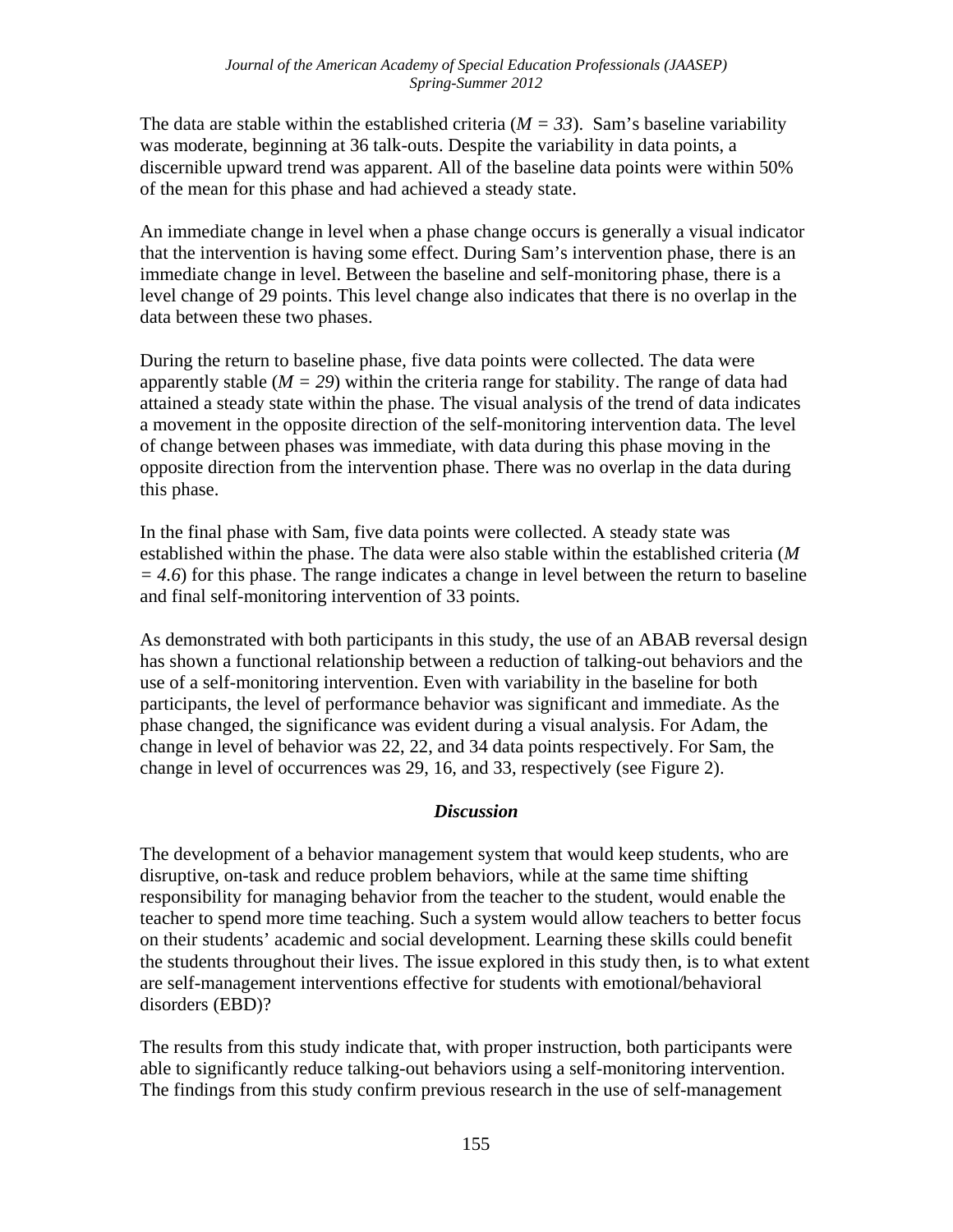interventions to reduce problem behavior. Shapiro et al. (1998) in a study applied selfmanagement strategy to improve the classroom behavior of students with attention deficit/hyperactive disorder (AD/HD). Based on the work of Rhode et al. (1983), the intervention focused on teaching students to systematically rate their own behavior. Both of the participants in the present study have also been diagnosed with AD/HD. Adam and Sam were asked to systematically rate their behavior using the self monitoring sheets. This procedure reduced the rate of talk-outs for both. The results of the present study confirm the Shapiro et al. study.

Kern, Ringdahl, Hilt, and Sterling-Turner (2001), examined the efficacy of selfmanagement procedures that were incompatible with the target behavior and extended the research of Frea and Hughes (1997) which applied these interventions to students of average functioning who engaged in challenging behaviors. The effective use of the selfmonitoring intervention by Adam and Sam enabled them to maintain behaviors that were incompatible with the talking-out behaviors. As in the study by Frea and Hughes, Adam and Sam were average functioning students engaging in challenging behaviors (talkouts).

Adam's initial baseline data was extremely variable. He had been diagnosed with AD/HD and was on medication during the study. Adam also had a history of not taking his medication regularly. Sam, also diagnosed with AD/HD, was not on medication, and this may also have affected the variability of his data during baseline. However, it must be noted that both participants eventually responded to the intervention phase with very little variability and both had stable data points within the established criteria.

It is reasoned that, if the individual gains control over his or her own contingencies, such as talking-out behaviors, he or she will be likely to use such procedures across settings, time, and activities. As such, it is anticipated that behavior change in various areas of life will become evident once self-management procedures are learned. Despite the logic of this argument, there has been limited empirical examination of this phenomenon. Although there have been fewer studies than expected that have actually aimed at assessing the generalized effects of self-management, the outcomes have been consistently positive (Shapiro & Cole, 1994). While not specifically within the scope of this study, these data would add to our knowledge in this area.

The social importance of this study is at least two-fold. First, to be able to use an intervention that will enable students to self-manage their problem behaviors will help to empower them to apply the techniques to the general education setting and beyond. Second, it will allow the teacher to spend more time teaching and less time managing these behaviors.

A hypothesis was developed identifying the target behavior for the participants in this study. Adam, Sam, and their parents identified talking-out behaviors as being problematic and were willing to try this intervention in an attempt to reduce these behaviors. After the study was completed they all were asked, informally, if they liked using the selfmanagement procedure. They both answered in the affirmative. When asked if they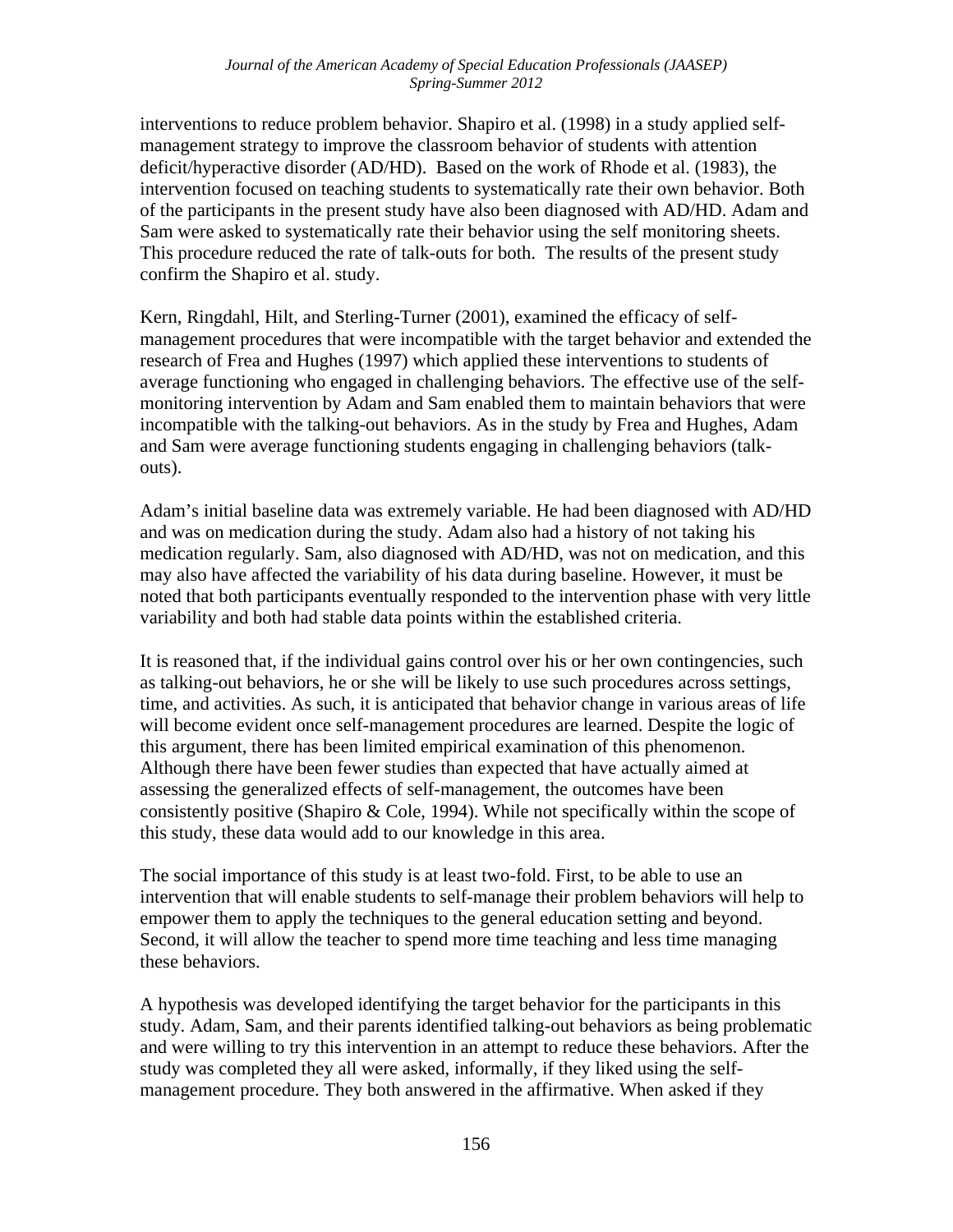thought it helped them to control their talk-out behaviors, they also responded affirmatively. The parents expressed the hope that the effect would last. These positive responses, while certainly not formal, can form the basis of a social validity component.

Teaching adolescents who act out can be a difficult and frustrating task. This study was designed to confirm and extend previous studies that demonstrated the effectiveness of using a functional assessment-based self-management system that would reduce problem behaviors such as talk-outs. The ABAB reversal design was most appropriate for showing the functional relationship between the reduction of talk-out behaviors and the use of a self-management intervention. In spite of variable baseline data at the start, both participants responded well to the self-monitoring intervention procedure.

#### *Limitations*

There were several limitations of this study. To be truly effective for the participants, especially students with EBD in a self-contained environment, they must be able to generalize their success in other settings. This study did not address the issue of generalization. To address this limitation, the practitioner must provide a detailed explanation of procedures to the general education teacher, such that the latter understands the long-term benefits of the intervention (Shapiro et al., 1998). Another limitation of this study was the lack of an academic component. This study was not designed to show that a reduction in off-task (talk-outs) behaviors would result in an increase in on-task behaviors.

#### *Conclusions*

Research in functional assessment with students identified with or at risk for EBD has provided a preliminary data base attesting to the effects of functional assessment-based interventions in reducing problem behavior. However, we were unable to identify any specific trends in the research in terms of how or why specific interventions were selected and implemented. At present, the procedures used to assess the problem behavior of students with or at risk for EBD, as well as the interventions developed from the assessment outcomes, appear to be somewhat idiosyncratic to the specific researcher or situation. That is, different researchers use various procedures; thus, there does not appear to be a validated, integrated methodology for conducting functional assessments and developing interventions based on those assessments (Fox et al., 1998). Additionally, there is growing concern as to whether FBA procedures can be carried out by the classroom teacher. Ultimately, the success or failure of these procedures will eventually rest in the hand of the classroom teacher. The study by Packenham et al. (2004) does address the issue of whether a truncated, less complicated version of FBA procedure can be useful for the classroom teacher. However, as indicated by the study, more research is needed in this area.

A functional perspective on problem behavior suggests that generality of behavior change would not be an automatic outcome of the intervention. The function of a specific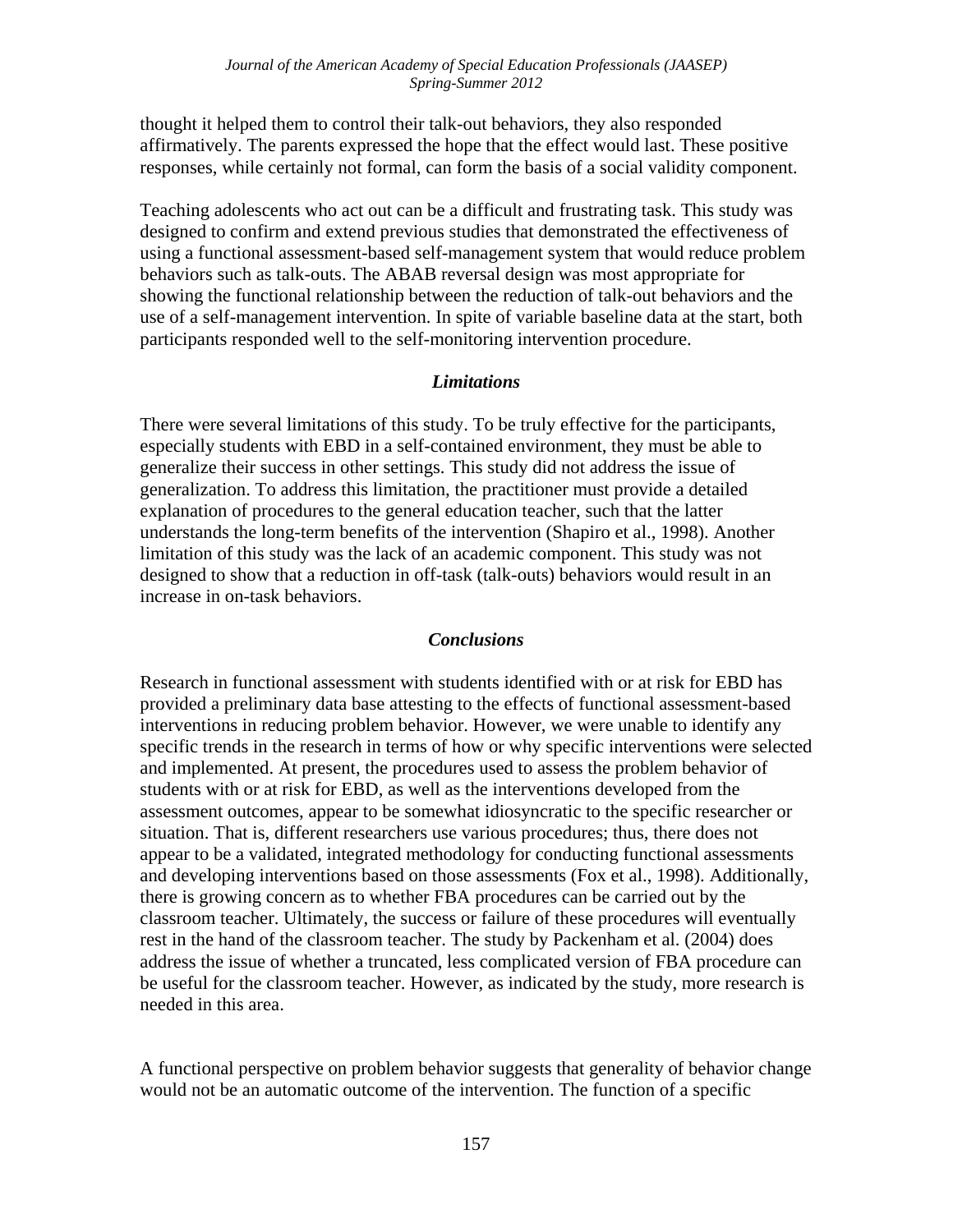behavior may differ from one setting to another. An intervention based on the behavioral function in one setting would not address a different function in a different setting effectively. The review of literature indicates that more research and analysis is needed in this area. Another area of needed research focuses on examining whether interventions that are based on functional assessments are, in fact, more effective than interventions that are not derived from this process (Heckaman et al., 2000).

#### *References*

- Bird, F., Dores, P. A., Moniz, D., & Robinson, J. (1989). Reducing severe aggressive and self-injurious behaviors with functional communication training. *American Journal on Mental Retardation, 94*, 37 - 48.
- Blakeslee, T., Sugai, G., & Gruba, J. (1994). A review of functional assessment use in data-based intervention studies. *Journal of Behavioral Education, 4*, 397 - 413.
- Brigham, T. A. (1989) *Self-management for adolescents: A skills training program.* New York: Guillford Press.
- Carr, E. G. (1994). Emerging themes in functional analysis of problem behavior. *Journal of Applied Behavioral Analysis, 27*, 393 - 400.
- Carr, E. G., & Durand, V. M. (1985). Reducing behavior problems through functional communication training. *Journal of Applied Behavioral Analysis, 18*, 111 - 126.
- Connell, M. C., Carta, J. J., & Bare, D. M. (1993). Programming generalization of inclass transition skills: Teaching pre-schoolers with developmental disabilities to self-assess and recruit contingent teacher praise. *Journal of Applied Behavior Analysis, 26*, 345 - 368.
- Didden, R., Duker, P. C., & Korzilius, H. (1997). Meta-analytic study on treatment effectiveness for problem behaviors with individuals who have mental retardation. *American Journal on Mental Retardation, 101*, 387 - 399.
- Dunlap, G., & Kern, L. (1993). Assessment and intervention for children within the instructional curriculum. In J. Reichle, & D. P. Wacker (Eds.), *Communicative alternatives to challenging behavior: Integrating functional assessment and interventions strategies* (pp. 177 - 203). Baltimore: Paul H. Brookes Publishing Company.
- Dunlap, G., Kern, L., dePerczel, M., Clark, S., Wilson, D., Childs, K. E., et al. (1993). Functional analysis of classroom variables for students with emotional or behavioral disorders. *Behavioral Disorders, 18*, 275 - 291.
- Fantuzzo, J. W., & Polite, K. (1990). School-based self-management: A review and analysis. *School Psychology Quarterly, 5*, 180 - 198.
- Fox, J., ConAdam, M., & Heckaman, K. (1998). Research issues in functional assessment of the challenging behaviors of students with emotional and behavioral disorders. *Behavioral Disorders, 24*, 26 - 33.
- Frea, W. D., & Hughes, C. (1997). Functional analysis and treatment of socialcommunicative behavior of adolescents with developmental disabilities. *Journal of Applied Behavior Analysis, 30(4)*, 701 – 704.
- Gable, R. A. (1996). A critical analysis of functional assessment: Issues for researchers and practitioners*. Behavioral Disorders, 22*, 36 - 40.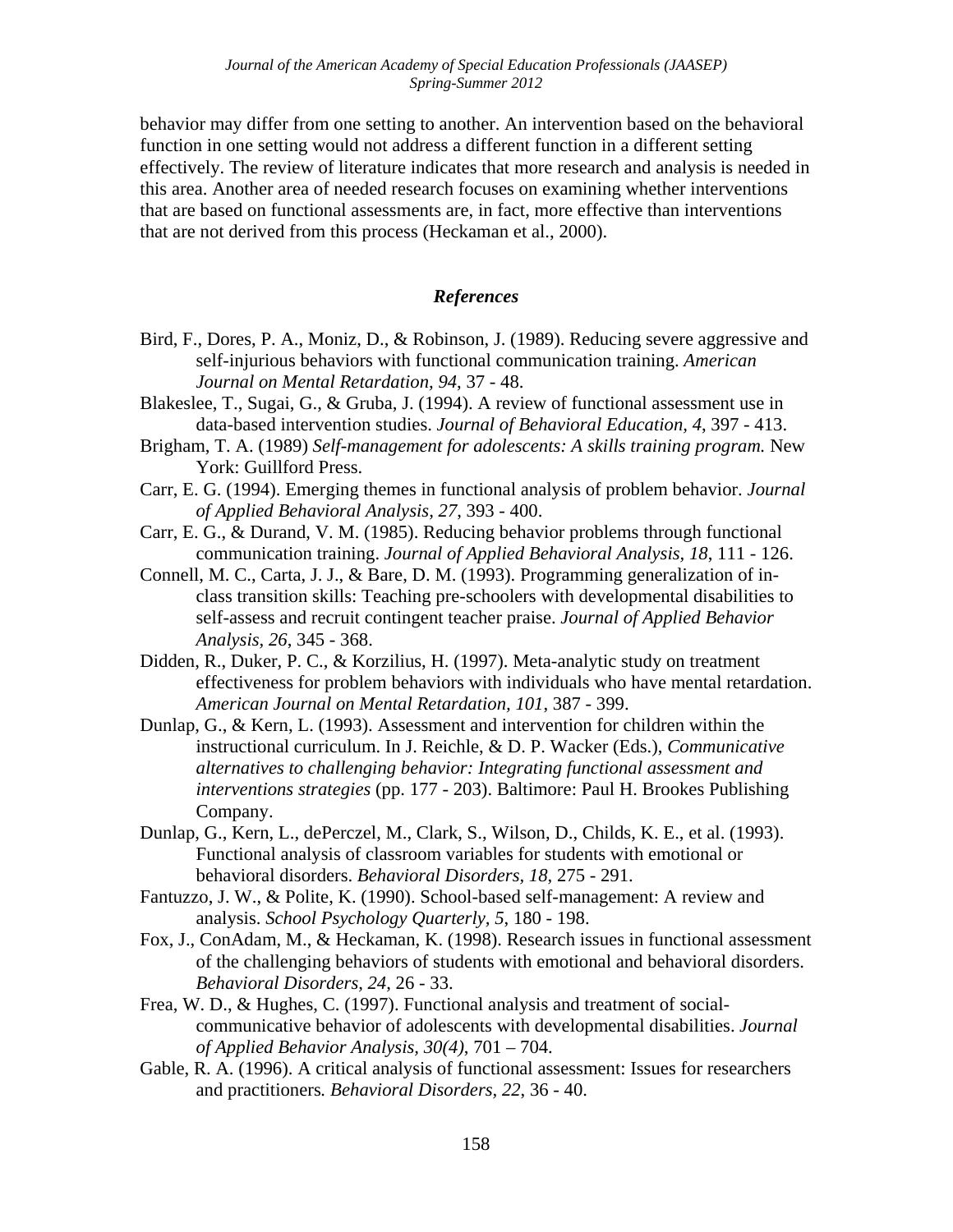- Gresham, F. M., Watson, T. S., & Skinner, C. H. (2001). Functional behavioral assessment: Principles, procedures, and future directions. *School Psychology Review, 30 (2)*, 156 – 172.
- Heckaman, K., ConAdam, M., Fox, J., & Chiat, A. (2000). Functional assessment-based intervention research on students with or at risk for emotional and behavioral disorders in school settings*. Behavioral Disorders, 3*, 196 - 210.
- Horner, R. H. (1994). Functional assessment: Contributions and future directions*. Journal of Applied Behavior Analysis, 27,* 401 - 404.
- Horner, R. H. (1999). Discussion of functional behavioral assessments and behavior intervention plans. Department of Education Broadcast discussing IDEA '97. Retrieved March 27, 2007, from

http://www.connectlive.com/events/deptedu/IDEA/ideatranscript31899.html.

- Hughes, C. A., Korinek, L., & Gorman, J. (1991). Self-management for students with mental retardation in public school settings: A research review. *Education and Training in Mental Retardation, 26*, 271 - 291.
- Individuals with Disability Education Act, 20 U. S. C. section 1400 *et seq.* (1999); 34 C. F. R. section 300.1 *et seq.* (1999); 64 fed. Reg. 12,406 - 12,672 (1999).
- Johnson, J., & Pennypacker, H. (1993). *Strategies for human behavioral research*. Hilldale, NJ: Lawrence Erlbaum.
- Kamps, D. M., & Tankersley, M. (1996). Prevention of behavioral and conduct disorders: Trends and research issues. *Behavioral Disorders, 22*, 41 - 48.
- Kendall, P. C., & Finch, A. J. (1978). *A cognitive-behavioral treatment for impulsive children.* New York: Guillford Press.
- Kern, L., Childs, K. E., Dunlap, G., Clark, S., & Falk, G. D. (1994). Using assessmentbased curricular intervention to improve the classroom behavior of a student with emotional and behavioral challenges*. Journal of Applied Behavior Analysis, 27*, 7 - 19.
- Kern, L., Ringdahl, J. E., Hilt, A., & Sterling-Turner, H. E. (2001). Linking selfmanagement procedures to functional analysis results. *Behavioral Disorders, 26*, 214 - 226.
- Lane, K. L., Umbreit, J., & Beebe-Frankenberger, M. E. (1999). Functional assessment research on students with or at risk for EBD: 1990 to the present. *Journal of Positive Behavioral Interventions, 1*, 101 - 111.
- Lewis, T. J., & Sugai, G. (1996). Functional assessment of problem behavior: A pilot investigation of the comparative and interactive effects of teacher and peer social attention on students in general education settings. *School Psychology Quarterly, 11*, 1 - 19.
- McConnell-Fad, K., Patton, J. R., & Polloway, E. A. (1998). *Behavioral intervention planning.* Austin, TX: Pro-ED.
- Miller, L. J., Strain, P. S., Boyd, K., & Jarzynka, J. (1993). The effects of class-wide selfassessment on pre-school children's engagement in transition, free play, and small group instruction. *Early Education and Development, 3*, 162 - 181.
- Neef, N. A. (Ed.) (1994). Functional analysis approaches to behavioral assessment and treatment [special issue]. *Journal of Applied Behavior Analysis, 27(2)*, 196.
- Nelson, J. R., Roberts, M. L., Rutherford, R. B., Mathur, S. R., & Aaroe, L. A. (1999). A state-wide survey of special education administrators and school psychologists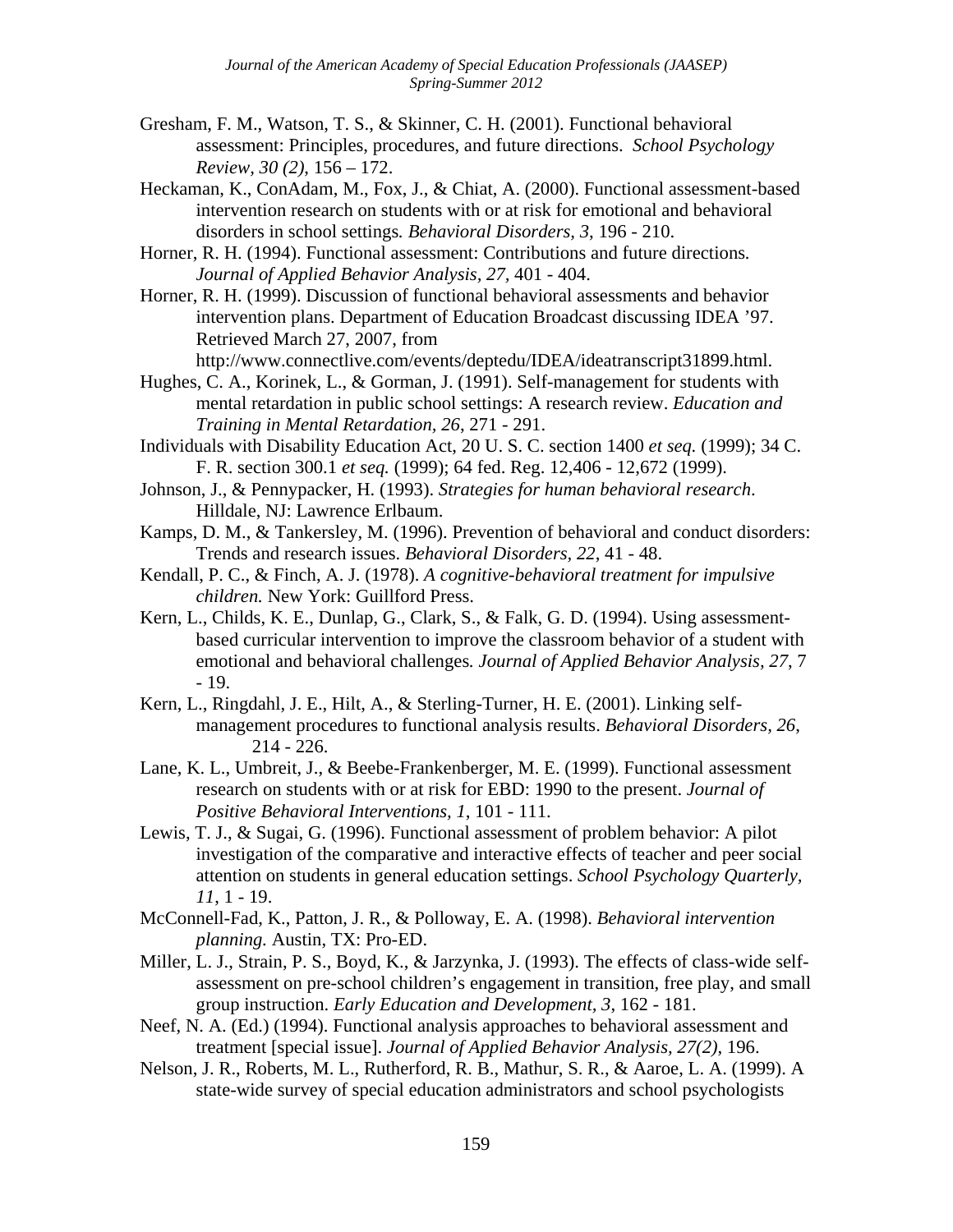regarding functional assessment. *Education and Treatment of Children, 22*, 267 - 279.

- Nelson, J. R., Smith, D. J., Young, R. K., & Dodd, J. (1991). A review of selfmanagement outcome research conducted with students who exhibit behavioral disorders. *Behavioral Disorders, 16*, 169 - 179.
- Ninness, H. C., Fuerst, J., & Rutherford, R. (1995). A descriptive analysis of disruptive behavior during pre-and-post unsupervised self-management by students with serious emotional disturbance: A within study replication. *Journal of Emotional and Behavioral Disorders, 3*, 230 - 240.
- O'Neil, R. E., Horner, R. H., Albin, R. W., Sprague, J. R., Storey, K. & Newton, J. S. (1997) *Functional assessment and program development for problem behavior – a practical handbook* (2nd ed.)*.* Pacific Grove, CA: Brooks/Cole Publishing Company.
- Packenham, M., Reid, R., & Shute, R. (2004). A truncated functional behavior assessment procedure for children with disruptive classroom behaviors. *Education and Treatment of Children, 27*, 9 – 25.
- Reed, H., Thomas, E., Sprague, J. R., & Horner, R. H. (1997). The student guided functional assessment interview: An analysis of student and teacher agreement*. Journal of Behavioral Education, 7*, 33 - 49.
- Reid, R. (1996). Research in self-monitoring with students with learning disabilities: The present, the prospects, and the pitfalls. *Journal of Learning Disabilities, 29(3)*, 317 - 331*.*
- Repp, A. C., & Horner, R. H. (Eds.). (1999). *Functional analysis of problem behavior: From effective assessment to effective support*. Belmont, CA: Wadsworth.
- Rhode, G., Morgan, D. P., & Young, K. R. (1983). Generalization and maintenance of treatment gains of behaviorally disordered handicapped students from resource rooms to regular classrooms using self-evaluation procedures. *Journal of Applied Behavior Analysis, 16*, 171 - 188.
- Robertson, S. J., Simon, S. J., Pachman, J. S., & Drabman, R. S. (1979). Self-control and generalization procedures in a classroom of disruptive retarded children. *Child Behavior Therapy, 1,* 347 - 362.
- Schill, M. T., Kratochwill, T. R., & Elliot, S. N. (1998). Functional assessment in behavioral consultation: A treatment utility study. *School Psychology Quarterly, 13*, 116 - 140.
- Shapiro, E. S., Browder, D. M., & D'Huyvetters, K. K. (1984). Increasing academic productivity of severely multi-handicapped children with self-management: Idiosyncratic effects. *Analysis and Intervention in Developmental Disabilities, 4*, 171 - 188.
- Shapiro, E. S., & Cole, C. L. (1994). *Behavior change in the classroom: Selfmanagement interventions.* New York: Guillford Press.
- Shapiro, E. S., DuPaul, G. J., & Bradley-Klug, K. L. (1998). Self-management as a strategy to improve the classroom behavior of adolescents with attention deficit hyperactivity. *Journal of Learning Disabilities, 31*, 545 - 556.
- Shapiro, E. S., McGonicle, J. J., & Ollendick, T. H. (1981). An analysis of selfassessment and self-reinforcement in a self-management token economy with mentally retarded children. *Applied Research in Mental Retardation, 1*, 227 - 240.